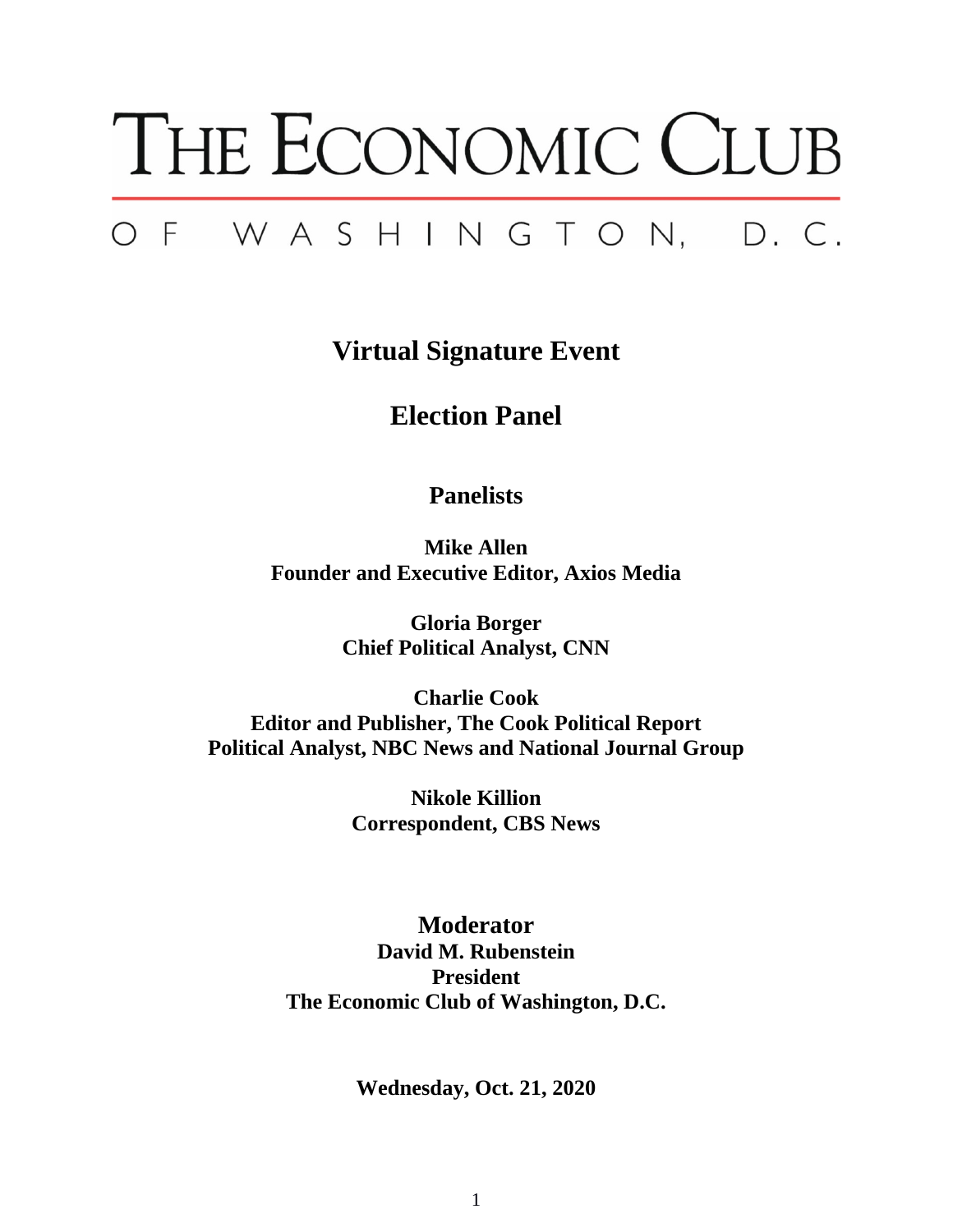DAVID M. RUBENSTEIN: I'd like to now introduce our four principal speakers. And I would just say, I know all of them have incredible biographies. And if I read the biographies in great detail, we won't go too far into the conversation. So, let me just briefly introduce them. I apologize for not giving as long an introduction as they probably deserve.

Mike Allen – I'll do this alphabetically – Mike Allen is the co-founder of Axios and, I would say, maybe Washington's most indefatigable journalist and most knowledgeable journalist about everything going on in Washington. He never sleeps. He works around the clock. And so, it's always easy to get him on the phone or get him on email, because he's always awake. And, Mike, thank you very much for everything you're doing to bring knowledge and information to people. You've been doing it for quite a while, with Politico and Axios. Thank you for joining us.

MIKE ALLEN: Thank you, David, for having me.

MR. RUBENSTEIN: Gloria Borger is the chief political analyst at CNN. And I'm sure if you watch CNN you see her on the Wolf Blitzer "Situation Room" show and also Anderson Cooper "AC 360," and many other shows. I've known Gloria for many, many years. And she knows more about politics than virtually anybody I've ever met. And she knows a great deal about campaigns. And we're looking forward to her comments. Thank you very much, Gloria.

#### GLORIA BORGER: Thank you.

MR. RUBENSTEIN: Next is Charlie Cook. Charlie Cook invented, more or less, the idea of having nonpartisan political analysis put out on campaigns on a regular basis. And he invented and now is the editor and publisher of The Cook Political Report. And I think many people would say he's about the most knowledgeable person in the United States about what's going on in every congressional district and every Senate race. And we're very pleased to have Charlie here. Thank you very much, Charlie.

And Nikole Killion. Nikole Killion is a CBS correspondent who's covering the White House, who's covering the campaign for CBS. And she's very knowledgeable about what's going on in the campaigns now, because she's covered both of them and covered the White House. And so, Nikole, thank you very much for joining us as well.

#### NIKOLE KILLION: Thank you.

MR. RUBENSTEIN: And, Nikole, your connection is working. We were worried about your connection not working. It's OK? So, all right.

So why don't we just start by saying this – or, let me ask all of you this question: John Kenneth Galbraith famously once said: "The conventional wisdom in Washington is almost always wrong." So, the conventional wisdom in Washington today generally is that Joe Biden is more likely than not to be the next president of the United States. So, can each of you tell us, is this conventional wisdom wrong or do you think it's right? Why don't we just start alphabetically? I'm going start with Mike.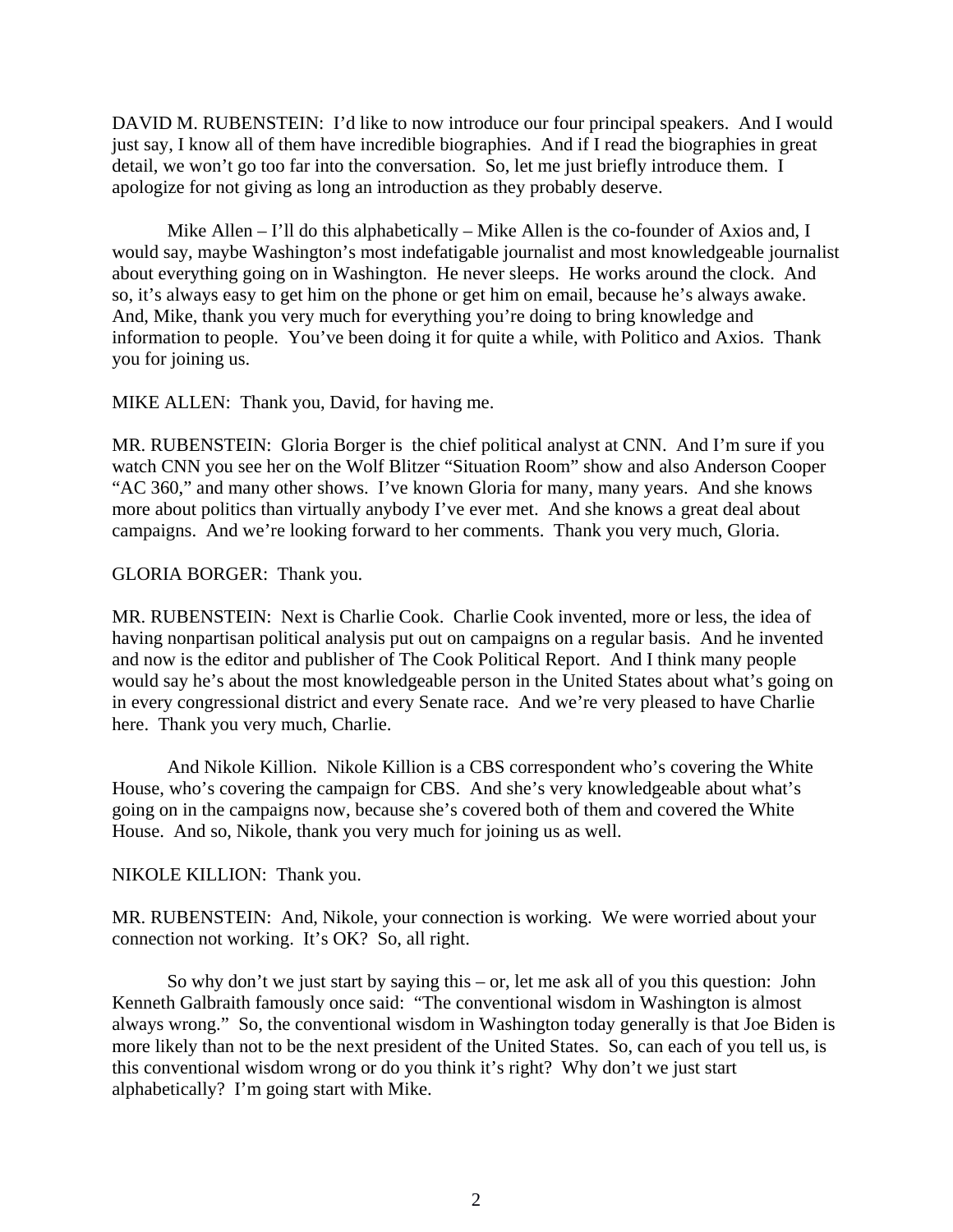MR. ALLEN: Sure, David. This is the time when the conventional wisdom that the conventional wisdom is wrong seems to be wrong. So anything that you and I would look at  $$ money, swing state polls, national polls, direction of the country, what people talk about online, the sentiment, the quantity – anything that we can measure – and, David, you've done very well in life, in part based on things that you can measure – points to a Joe Biden victory. But the asterisk – and in these times we always put asterisks, is that elections aren't held on paper. Elections are humans. And we found that out last time. But any one of those buckets that I've mentioned, to be upside in them is a huge problem. And the president is upside in every single one of them.

#### MR. RUBENSTEIN: OK. Gloria?

MS. BORGER: Well, I agree with Mike. We have to now – we're done talking about the popular vote. We're done talking about Joe Biden being up anywhere between, you know, eight and [1](#page-2-0)0 points. Now we are down to talking to the road to  $270<sup>1</sup>$ , which is I think what Mike is talking about. And you have to look at it state by state because we have to look at it in terms of the Electoral College.

And if you look at it in terms of where the president won last time and where he's in trouble this time, it doesn't look good for him. If you were to just look at those three states that he won, surprising Hillary Clinton – you know, those blue states, the blue wall, Michigan, Wisconsin, Pennsylvania – there is a reason that Donald Trump was in Erie, Pennsylvania yesterday. And that is because they're worried about it because Joe Biden is up by eight or nine points, depending on what poll you look at.

So, while Joe Biden is playing offense, they are playing defense. And they are trying to plug holes right now, and looking at states that shouldn't be close, but are close. And what they're trying to do is flip those states and hope that they're close enough that they can keep them in their camp. But they have an awful lot of work to do, and only a couple weeks left.

#### MR. RUBENSTEIN: OK. Charlie? What's the conventional wisdom, right or wrong?

CHARLIE COOK: Well, I think the conventional wisdom is going to hold up. In my mind it's already going to tip over into landslide territory. I think now every day goes by that the president is this far behind, not just – not just nationally, you know, the 10 points, but in every single key state he's behind at least a little. And in enough for 270, he's behind by a whole lot.

I mean, that I think – so I'm actually spending more time looking at the U.S. Senate, because right now the question in my mind is not whether the Senate's going to flip, but how big will the majority be for Democrats in the Senate. And that's such an incredibly impactful thing, because a Democratic majority of 50 or 51 is one thing, but 53 or (5)4 or (5)5 or higher is something very different, particularly without the filibuster. So, I think this is – I think every

<span id="page-2-0"></span><sup>&</sup>lt;sup>1</sup> The Electoral College consists of 538 electors, and an absolute majority of electoral votes, 270 or more, is required to win the election.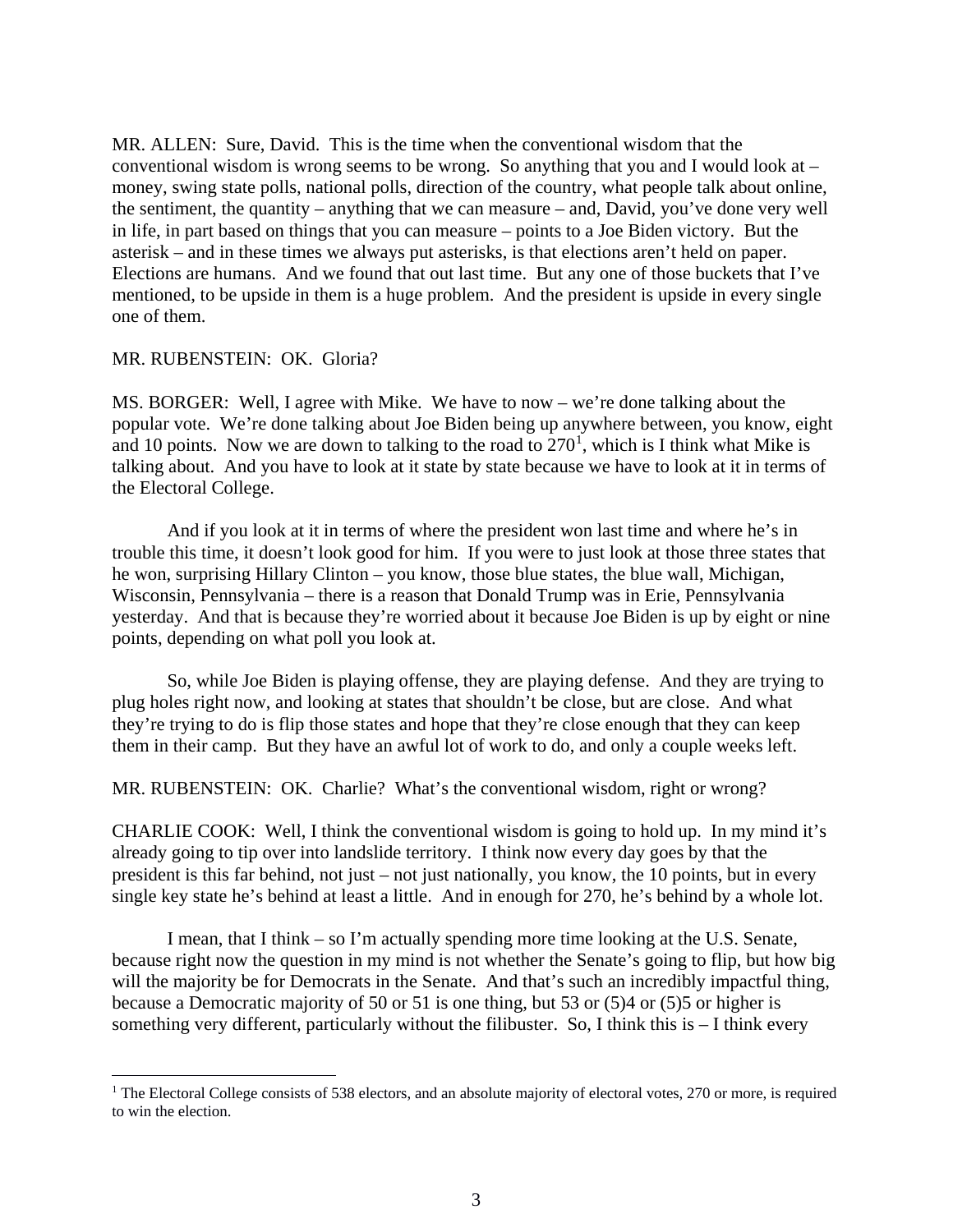once in a while – we've only seen two wave presidential elections in my life – 1964 and 1980. I think we're in the middle of a third one.

MR. RUBENSTEIN: OK. Nikole, conventional wisdom, right or wrong?

MS. KILLION: Well, I would say the first lesson I learned in politics is that it's always a surprise. One of the first races I covered was a state's attorney's race in Cook County with Dick Devine, who at the time was a challenger and wasn't expected to win. And he did. So, I am not going to pretend to make any types of predictions. And I also don't know that you can use conventional wisdom in an unconventional year. There has been so much that has transpired this year, from impeachment, to the coronavirus pandemic, to the wave of unrest that we saw over the summer, to the president contracting coronavirus, which some may not have been surprised by.

But all that being said, to Mike's point, yes, the metrics may be pointing us one direction. But I think, you know, two weeks is a long time in politics – now 13 days. So, I would say we have to wait and see.

MR. RUBENSTEIN: For all of you who are having a view that maybe Biden is more likely than Trump at this point, what would be your view if there had been no coronavirus or no COVID-19? The economy, let's presume, would have stayed fairly nice. Do you have any doubt that Trump would have won reelection, or would more likely win reelection had there been no COVID-19? Mike?

MR. ALLEN: Looking, again, at metrics, and looking at the history of presidential races, how people feel, their pocketbooks, the direction of the country, the direction of the economy all have been fantastic predictors. But again, that's paper. What we didn't see is what it would have been like to have both of these candidates in a kinetic campaign reacting to contact. Voters were robbed of that this time. And that's what we would have seen in a conventional unconventional year.

MR. RUBENSTEIN: OK. Gloria, what do you think?

MS. BORGER: Well, I agree. Look, I agree. Without having a conventional campaign – COVID is the one enemy that Trump can taunt, but he can't beat it. And it was an enemy and is an enemy that goes to the very core of presidential leadership and what it is like to lead in a time of crisis. And by all accounts, the voters – and the last poll I looked at was yesterday. I think it was 58 percent of the voters think he's done a bad job. They don't trust him on COVID. He picks a fight with Tony Fauci, whom they think is doing a very good job. And they trust him by more than 60 percent.

So, you have a president who the public believes has been unable to lead in the one crisis that affects everyone's life in every single way. Normally that's the economy, as Mike is talking about, because – you know, James Carville, it's the economy, stupid. Well, this election it's been the COVID. And so, I think that as a test of leadership he has failed it, according to the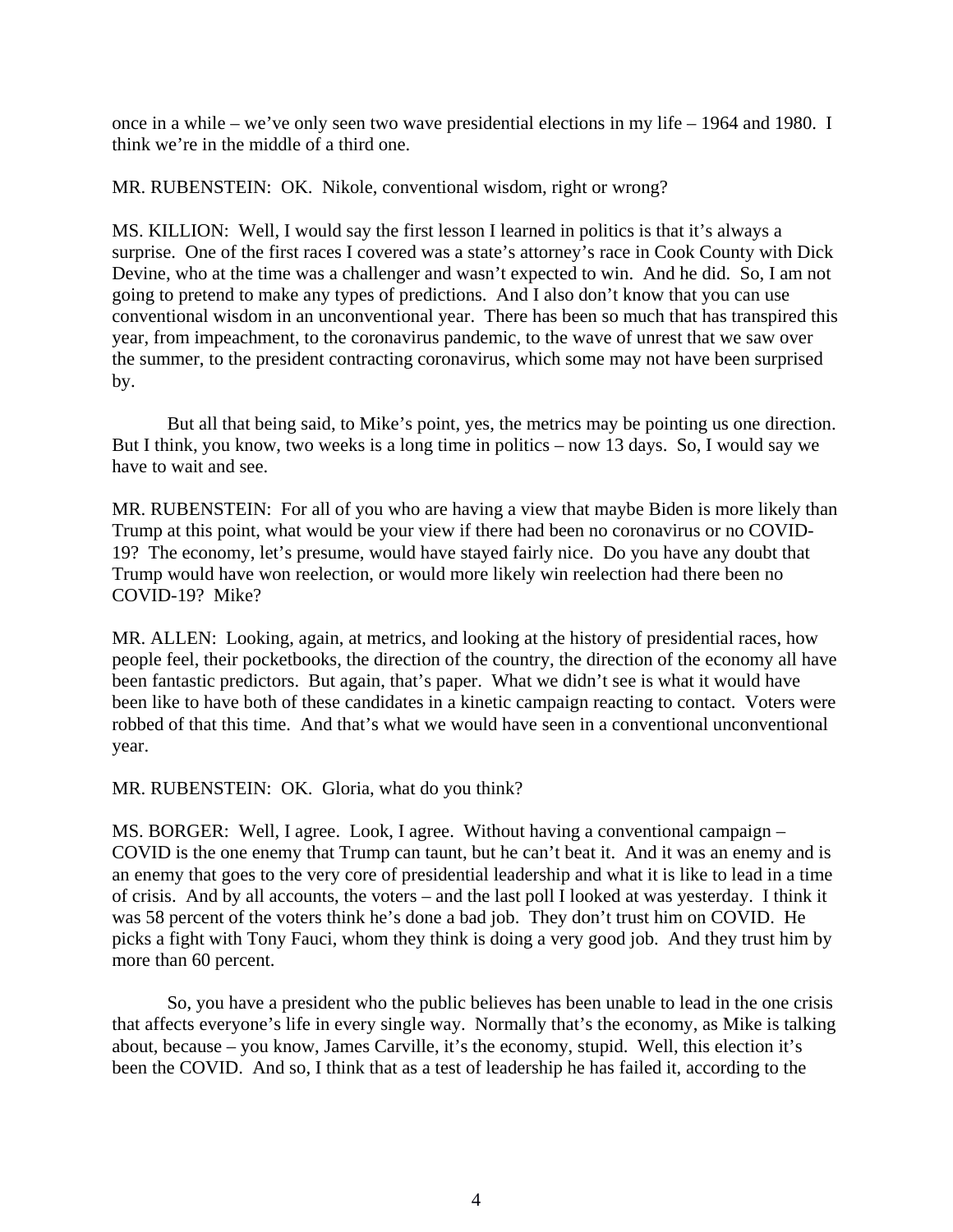public. And while he still does OK on those economic numbers – more people still trust him to handle the economy – the COVID is outweighing everything else right now.

And the more he complains about Tony Fauci, and the science, and the doctors, and – he doesn't do himself any good here. He is – it's OK with his base if he does that, but he does not broaden himself one whit. And I think that has been his real Achilles' heel here, which is he did not know how to handle the crisis. He didn't show any empathy during the crisis to people who have suffered during this crisis. So, it exposed everything about Donald Trump that his supporters and the White House did not want to have out there for the American public to view.

MR. RUBENSTEIN: Gloria, when he attacks Tony Fauci, do his advisors go to him and say that's not a good thing to do? Or they say, do it more?

MR. BORGER: Well, members of Congress, I know, personally go to him and say: That is not a good thing to do. [Laughs.] And they don't want him to continue doing it. But you can tell Donald Trump liked to do it. So, he attacks Fauci and then he says, oh, yeah, but he's a really nice guy. I like Tony Fauci. [Laughs.] As if he's not then calling him an idiot and stupid. So, I think it falls on – it falls on deaf ears. Donald Trump will do what he wants to do. He is full of grievance about this election, but it is about himself. You know, when he ran in 2016 the grievance that he shared with American voters was about their lives, and their jobs, and the way they were being treated by Democrats. This election has been about his own personal grievance. And I think a lot of voters don't want to really care about that. They care about themselves.

MR. RUBENSTEIN: Charlie, you mentioned the Senate races. Is COVID-19 as big a factor in the Senate races? And are the Republicans running away from Trump now, who are in danger, or are they saying: No, I'm really going to go down with him, or stay with him, whatever you want to – expression you want to use?

MR. COOK: Well, let me to try to do both of these because I frankly think that all this coronavirus talk – that President Trump – and I'll get this in. But I think President Trump was facing a very uphill challenge for reelection before the coronavirus. That when you have two candidates running and neither one is an incumbent, that's a choice election. Who do I like? Who do I identify with? Who do I – you know, strengths, weaknesses, pros, cons of each. But when you have an incumbent president running for reelection, it's a referendum up or down. Do you want to renew that president's contract for another four years, yes or no?

And a president that averages in the Gallup poll 38 percent for his entire first year in office, the lowest approval rating for any elected incumbent in post-World War II history by an 11-point margin – 38. Bill Clinton was at 49 percent. He was the next lowest. When you have a second year in office – and second year he goes up two points to 40 percent – 40 percent, the lowest second year of any elected president in history. Then you go the third year, and he goes up two more points to 42. He's no longer the lowest because Jimmy Carter had come in at 37, but you don't average 41 percent for your presidency, given that the presidential job approval rating is the best predictor of whether incumbent president – so I think before the coronavirus came along he was already on thin ice. I think he got thinner, thinner, thinner ice as he – more he talked about the coronavirus. And frankly, I think he fell through the ice at the debate. And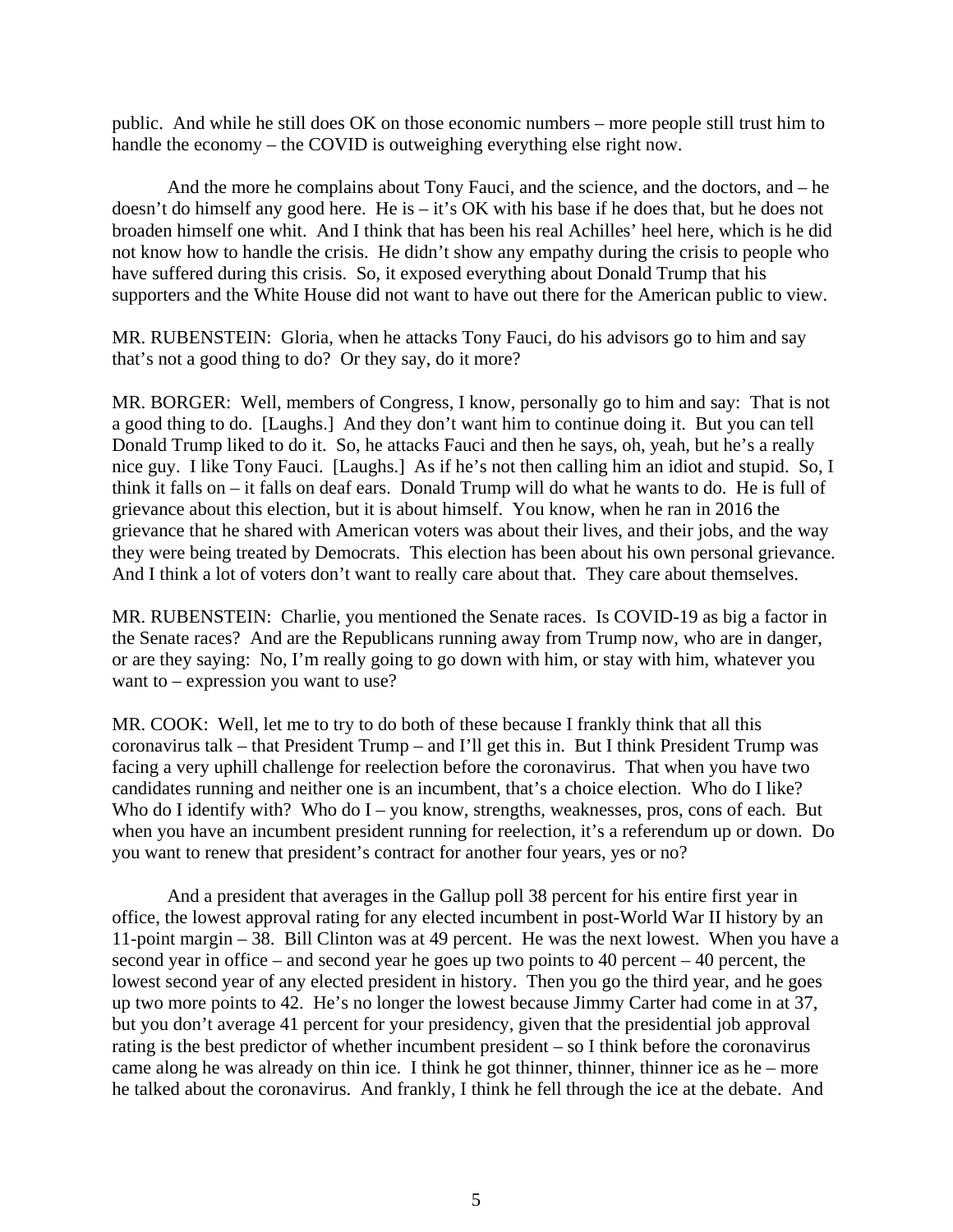you know, I don't talk to many Republican consultants or strategists that think that there's a chance in the world that he gets reelected.

MR. RUBENSTEIN: OK. Well, thank you for reminding me of Jimmy Carter's low ratings. I used to work for him. [Laughter.] So, Nikole, when you're out on the campaign trail, you're talking to, let's say, Republican advisors to President Trump. Do they, you know, say that COVID is the problem, or is it the candidate's the problem?

MS. KILLION: Well, I think, to them, they're trying to look past both, if you will. Obviously with the coronavirus we've seen the president continue to campaign with these large mass rallies. And every time I ask the campaign about this – [laughs] – and whether they think that is OK, you know, they go back to the fact, well, they've got safety protocols in place, they hand out masks. I mean, at the end of the day the president's going to do what the president wants to do. He wants to be out there. And that is, quite frankly, the campaign's strongest asset.

You know, as far as staying on message, I think that is another challenge for the campaign. Certainly, the closing argument in these last two weeks I think many would like to see be about the economy. That is something that the president often makes as his claim to fame, you know, is that the economy was great before coronavirus, and he is the one who can get it back on track. But you know, when we hear him talking about Dr. Fauci this week, or the "60 Minutes" interview – [laughs] – you know, for us at CBS News, you know, it does take the president off-message.

So that being said, I think they are trying to do the best they can under the circumstances. They are trying to project a sense of confidence to the best of their ability, as far as Michigan, Wisconsin, and Pennsylvania are concerned. The campaign for some time has, you know, walked that back as far as trying to win all three again. While they certainly want to defend the map that the president had in 2016, you know, for several weeks now, maybe even months I would argue, they have said that they don't necessarily have to win all three, which I think kind of gives you an indication of their concern potentially in those states, and that they may want to try to overcompensate in other states. They keep saying they feel like they have a shot in Minnesota, they feel like they have a shot in Nevada. So clearly they are looking to other paths, if they are not successful with the ones the president has won in the past.

MR. RUBENSTEIN: Well, tomorrow night we have a debate. And this might be the last chance for somebody to turn it around, let's say. So, let's pretend you are not journalists and the president called you up and said: I want your advice on how I can win this debate and turn around the election. I really need some advice. Pretend that you are my advisor, be my advisor. Mike, what would you tell him he can do to change – with a different approach in the debate, what should he do?

MR. ALLEN: David, something that you know about business, and life, and sports, and politics is they're all games of addition. And that's something that we haven't seen from this president, going back to day one of the administration, let alone the campaign. One thing that I think any debate doctor would tell the president is: You've got your people. Your people love you. But they are going to vote for you. You need a couple more. What could other tools –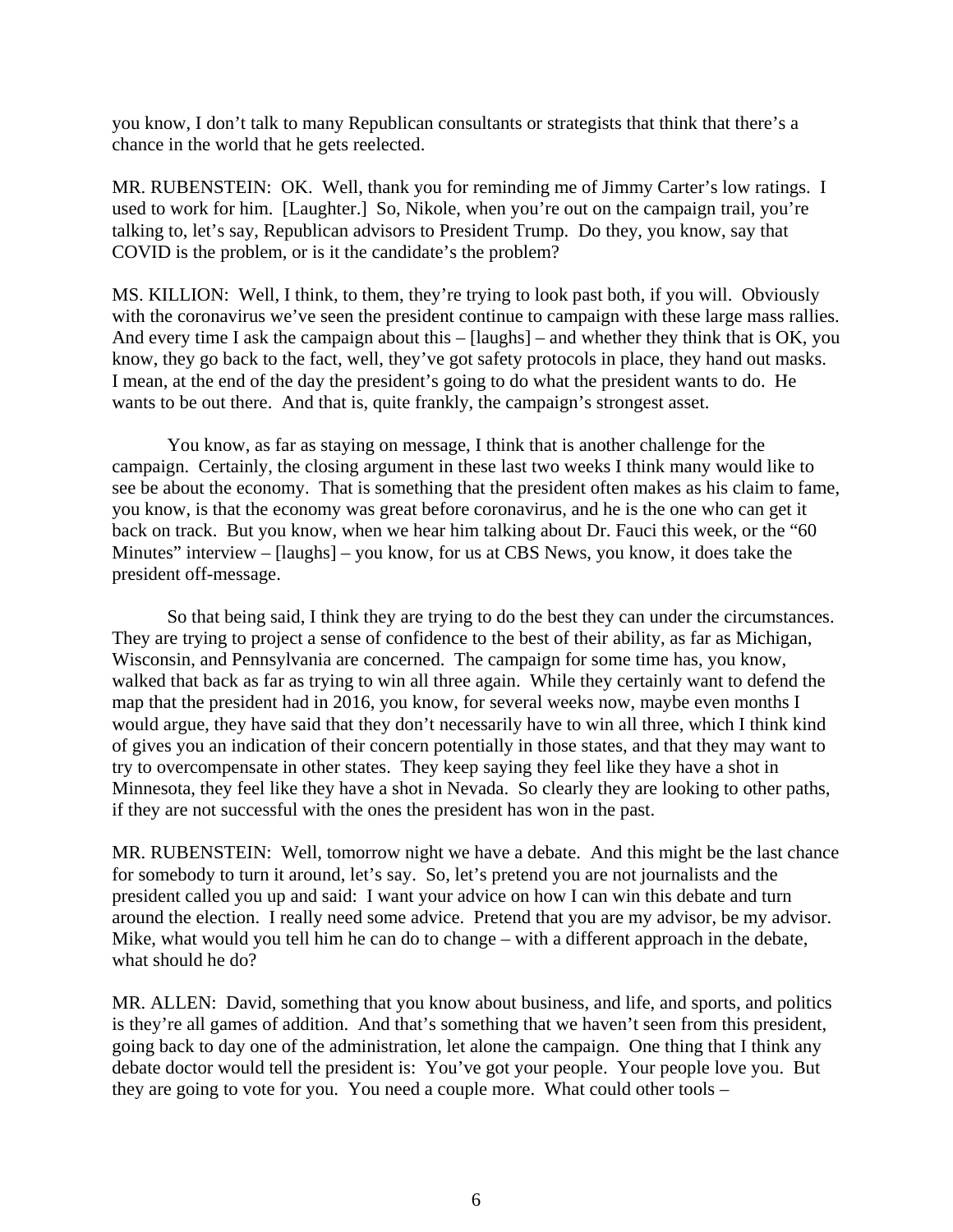are in the toolbox – what else can you say that might connect, resonate with someone that is open to you, or was maybe with you before and that we've lost, or maybe isn't excited about the other side. Play the game of addition.

MR. RUBENSTEIN: OK. Gloria, what would you advise the president to do?

MS. BORGER: [Laughs.] Well, it's one thing to advise him to do something. I don't think he'd take anyone's advice, to be honest. I don't think they're going to do much debate prep. This is not a person who resets himself in any way, shape, or form. His friends – I reported the other day, his friends when he was in the hospital tried to get him to reset on COVID – say how he understood COVID a little bit better now. And now – and he didn't – he didn't do that. The reaching out I think obviously, as Mike is saying, you want him to kind of try and broaden his base, which is something he has never done.

And I think at this point it may be – it may be too late. So you would just – I would argue that at this point maybe you want to say no harm – [laughs] – which is, don't tell women that the way you can get their votes is to talk about dishwashers, or tell them – women, please love me. Maybe show a little bit of a sense of humor. Maybe don't interrupt or be as rude as you were during the last – during the last debate. And stop complaining about the debate moderator and the debate before you walk in the room. But you know, you can offer this advice to Donald Trump. And you can tell him – and maybe it'll last for one answer – but then he reverts to form. So, I think whatever advice, whatever you give him. And maybe that's why they're not doing a lot of debate prep. Whatever advice you give him is just not going to be heated in any way, shape, or form.

MR. RUBENSTEIN: Gloria, President Trump has not done a lot of self-deprecating humor over the years.

MS. BORGER: [Laughs.] Have you noticed? Yeah.

MR. RUBENSTEIN: But I've never actually seen him laugh. Why is that? He never seems to laugh.

MS. BORGER: You know, it's a really interesting – it's a really interesting question. Privately, people who know him well say to me that, yes, he does have a sense of humor and he can laugh, but never at himself. You know, he just can't. You know, you look at the Al Smith dinners,<sup>[2](#page-6-0)</sup> they're supposed to be full of self-deprecating humor. He just doesn't – he can't – he can't really do that. He can make a joke at the expense of Melania, but never at himself. I think that he would take that, and see that as a sign of weakness and, more than anything else, he does not want to ever be seen as weak. That's why he'll never reset himself, because he can never admit he made a mistake.

<span id="page-6-0"></span><sup>&</sup>lt;sup>2</sup> The Alfred E. Smith Memorial Foundation Dinner, commonly known as the Al Smith Dinner, is an annual event in New York City that raises funds for Catholic charities in the Archdiocese of New York. Thee dinner is known for having luminous guest speakers who honor and entertain dinner audiences with light humor and political savvy.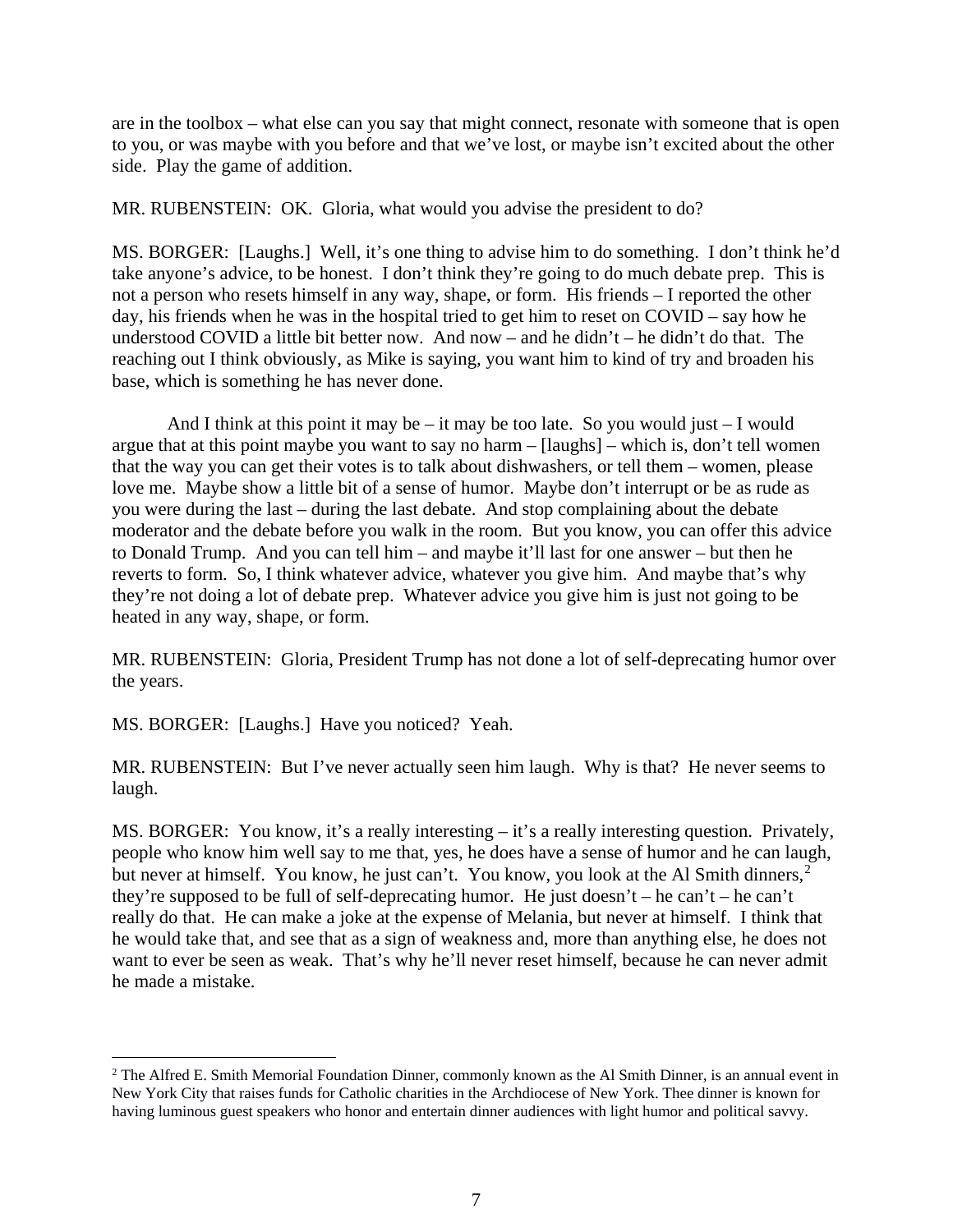MR. RUBENSTEIN: Charlie, let's talk about the debate with respect to the other candidate. So, Biden is ahead, you've pointed out, and you think he's way ahead. What could he do that messes up the debate? What would you advise him, if you were advising Biden to do in this debate, to just make he gets through it without making any mistakes? What should his strategy be?

MR. COOK: I think I'd get a good night's sleep before the debate. I would just be – I mean, the thing is, I don't think this election is about Joe Biden. I mean, I really don't. I think this is up or down on President Trump. I think as long as Vice President Biden doesn't, you know, have a mental lapse and stare at the camera for 30 seconds or a minute, I don't think it really matters a heck of a lot what he says. Because I mean, I think people have hit the mute switch on this campaign. I think the previous debate, the other debate, was a time when people just gave up on him. And that's when he went through the ice. And we saw a hit on Republican candidates all over. They've done.

I mean, what voters are saying is: Who's going to make my life normal again? And that's not – President Trump has no way to get there. He just doesn't. And, you know, I think this is – you know, I hate saying it's over, but I tell you what I've never – I mean, we're looking at some incredibly bad data for him. I mean, when he's – when he's a point behind in Texas – a point behind in Texas. I mean, really. That's a lagging indicator that he's in trouble. So, I don't know that Biden, short of having some moment, like, I don't know that there's anything that he could actually say that would change the trajectory of this campaign.

MR. RUBENSTEIN: OK. Nikole, you know people from both sides. Is it in your view – why does Biden now just not show up at the debate? Because he's ahead. He has no need to debate. And did he ever consider not debating? And do you think the Trump people regret that Trump didn't do the second debate, because it would have been a big audience?

MS. KILLION: Well, I think as far as the Biden campaign is concerned, they've always argued that they wanted to honor the process and do the three debates. I mean, I was at the vice presidential debate in Utah. You'll recall the next day the Commission on Presidential Debates announced that they were going virtual. And the president instantly came out and said that he wasn't going to do it. And even at that time, you know, the Biden campaign seemed to suggest that they wanted to continue through the process.

But, look, I think for both campaigns that really is what tomorrow night is about. You know, it is – and just for the value of the voters. You know, I think voters, even though many of them have made their minds up, and that there is a small sliver of undecided voters still out there, it still is really like this last, best chance to see the candidates side-by-side which, as we pointed out earlier in this discussion, voters really haven't had a chance to do. They've really had to evaluate these candidates kind of at arm's distance. And so, I think there is value to moving forward with the debate.

That being said, they're still at odds over how it should transpire. Certainly, the Trump campaign has been clear that they feel this debate should be about foreign policy and not a range of topics – many of the topics similar to what we saw in the first debate. You know, I don't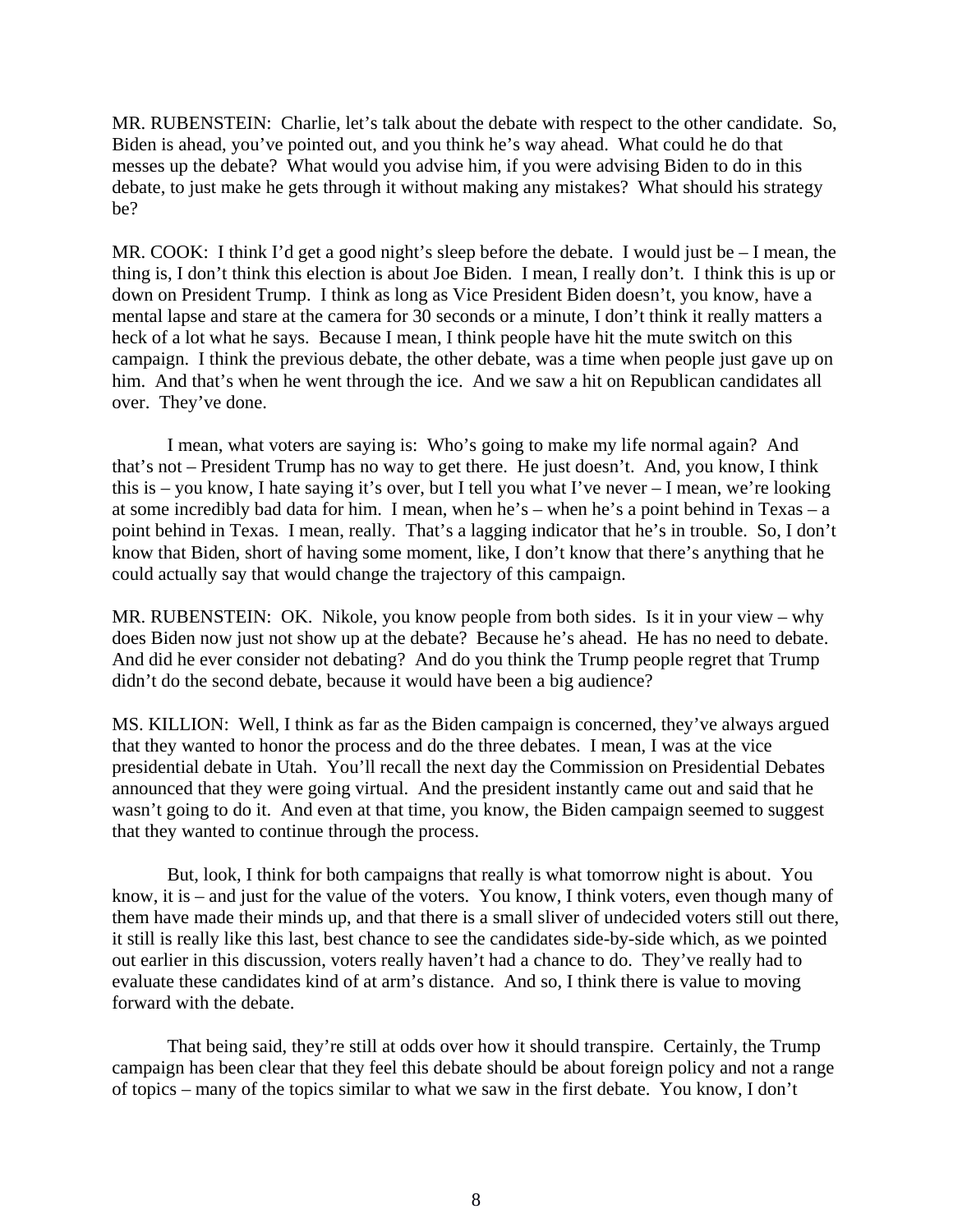know that the Trump campaign regrets that there wasn't a second debate, because obviously we had both candidates do their respective town halls with different networks. And the president coming out of that NBC debate thought he did pretty well. So, I don't think that they look at that as a bad thing.

You know, I think certainly the Trump campaign would like to see the president interrupt less. And he has been advised as such. You know, as to whether or not he will do that, we will see. I mean, the bottom line is the president is a counterpuncher. He has said that about himself. So, I think as far as the tone that you saw in the first debate, quite frankly, I wasn't that surprised. You know, if you've been listening to what he said on the campaign trail, listening to how he has gone after Joe Biden, questioning his mental acuity, I mean, really going in on him, I was not surprised, I know others were, by how he came off.

But because this is the last chance for voters to evaluate the candidates that he may want to walk that back. Even talking to voters here in Tennessee, which is a very red state, you know, people were turned off by that, as we know, not just here but across the country. So hopefully both candidates will approach this as an opportunity to put their plans forward, and what they will do for the country. I think that's certainly what voters would like to get out of it.

MS. BORGER: I think – if I can just add – I think the big thing in talking to the Biden people is, you know, during the first debate they had warned Biden, and they didn't want him to lose his temper – he has a temper, and he can lose it. And at a certain point, remember, he said to Donald Trump to shut up, which I think he might have been speaking for a lot of people. [Laughs.] But that was not a presidential move. And that he was prepared for the Hunter Biden stuff, which they think worked against Trump because he was so mean. But I think that they want the difference to be president – a presidential candidate who acts like a president versus one who does not act like a president. And I think that that's their – that's their goal.

You've spoken about stability. I think they want someone stable. And they believe the public is exhausted by all of this. And so, they want someone to show, you know, you don't have to deal with this every day anymore. I am stable. I can be a real president for all America. That's what they want in this last debate. They want the contrast to be even larger than it was at the last debate, without Joe Biden losing his temper.

MR. RUBENSTEIN: OK. Mike, why are the Republicans so intent on getting Amy Coney Barrett confirmed before the election? And does it seem to be having any resonance with voters out there who are going to support Trump more, because he gets her confirmed if he does?

MR. ALLEN: So, the why is clear. And that is, when you have power you use it. And the Republicans have the ability to do it. And so, they're pulling it off. There was, David, a lot of trepidation about what might happen after the election, when you could well have a Biden win, when you could well have Democrats taking the Senate. But how would that change the dynamic? And I can tell you, the McConnell team was very concerned about that. And that's why this rocket docket of getting her in before the election.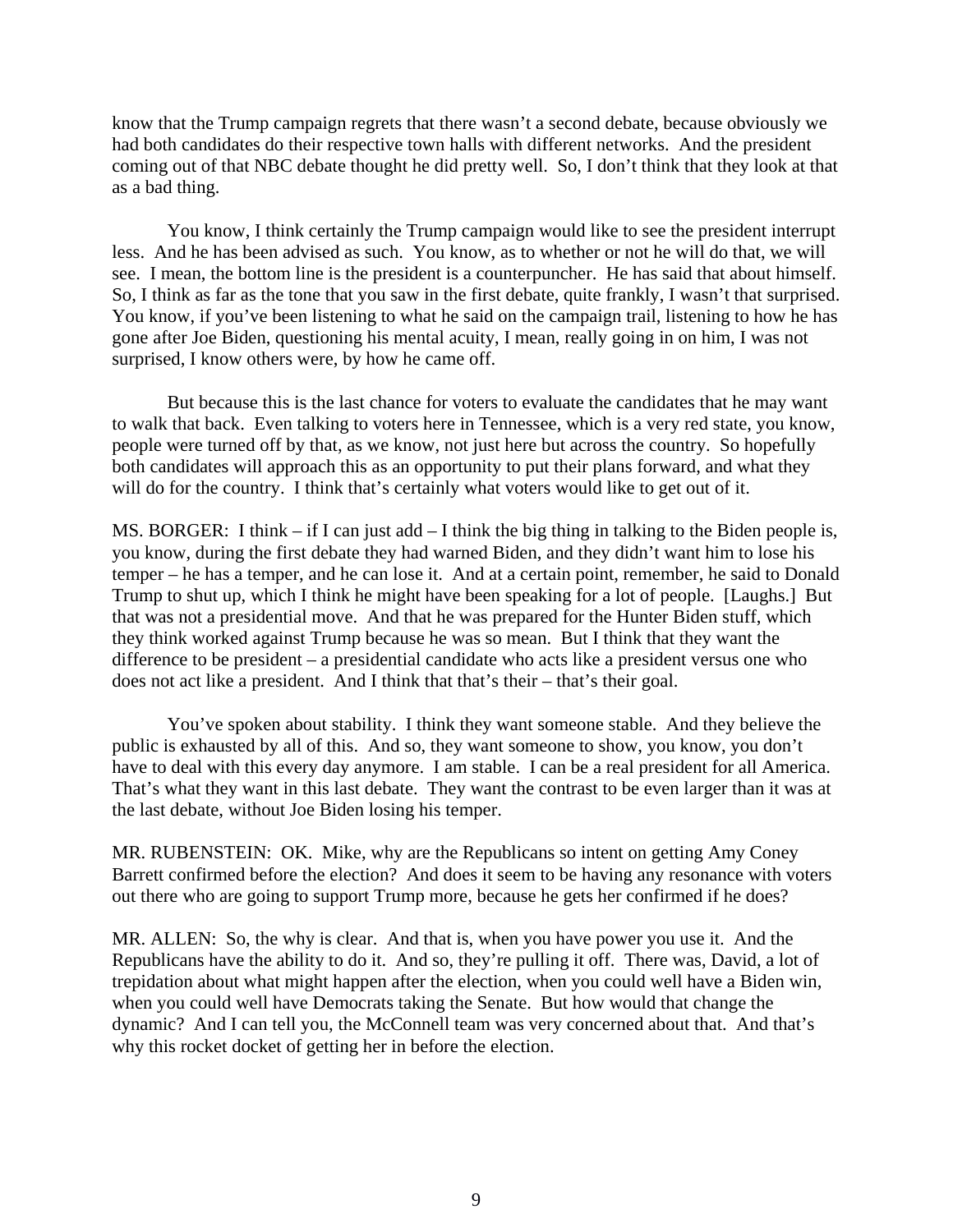Why doesn't it resonate? I think it does with a lot of the voters the president has. If you want to look at why he has, a lot of the Evangelical Christians that he has, some of the parts of his coalition that might not love the more colorful parts of the president, that's important to them. But he hasn't really talked about it that much. Right out of the gate he talked a lot about it, and we have that chant, fill the seat. And at the next rally, like the next day, the campaign had official red signs: Fill that seat. But there's a great book out, David, called "How to Lead."<sup>[3](#page-9-0)</sup> It's a great gift. And in there, there are 13 attributes of leadership. And the president has some of them, but one of them that he doesn't have is focus. And I think that that's one of the reasons that the Judge Amy Coney Barrett message maybe hasn't had as much resonance as it might have.

MR. RUBENSTEIN: Hey, Gloria, let me ask you a question. The networks like to call the election, you know, as soon as the polls are over, historically. So, are you more nervous about doing that this year because of all the questions that have been raised about the absentee ballots and so forth? And are you still going to be using exit polls? And so, do you think the networks are going to call this on the election night, and –

MS. BORGER: No.

#### MR. RUBENSTEIN: You don't think so?

MS. BORGER: No. I don't think so. When you look at the Supreme Court decision, for example, in the state of Pennsylvania, where you have until November 6th, for example, to count all these ballots. I think that they're not. And I can't speak for all the networks, I can't even speak for my own – [laughs] – but what I know is that everyone is very careful, going to be very careful. And we are preparing our viewers that this is going to be a bunch of a days. And look, if Joe Biden – and Charlie can talk about this better than I can – if Joe Biden were to win Florida right away, and that was counted early, then you'd have to say well the path is a really, really, really narrow for the president. But I don't think any network anytime, anywhere, and I don't think any journalist anywhere worth his or her salt, is going to be calling things early.

This is – we have – we have a lot of paper ballots that need to be counted. It is hard to count paper ballots. They come in one envelope. You have to open that one envelope. It's time consuming. Open that one envelope, then it's in another envelope. Then you have to compare a signature. You have to – there are things that need to be done that cannot be done immediately. Some states start counting earlier than other states. It is our  $-$  it is important we explain all of this to our viewers as we watch along with them on election night. And maybe it won't necessarily take days, but, you know, I'm old enough to remember 2020 – [laughs] – I mean, I'm sorry, 2000 – the election of 2000. And so that took 36 days, and it went to the Supreme Court.

So, I do think that there are lawyers at the ready on both sides. And, Charlie, I'm going to hand this to you now, because you probably know better than I do the state-by-state issues here. But they're complicated.

<span id="page-9-0"></span> <sup>3</sup> How to Lead: Wisdom from the World's Greatest CEOs, Founders, and Game Changers, by David Rubenstein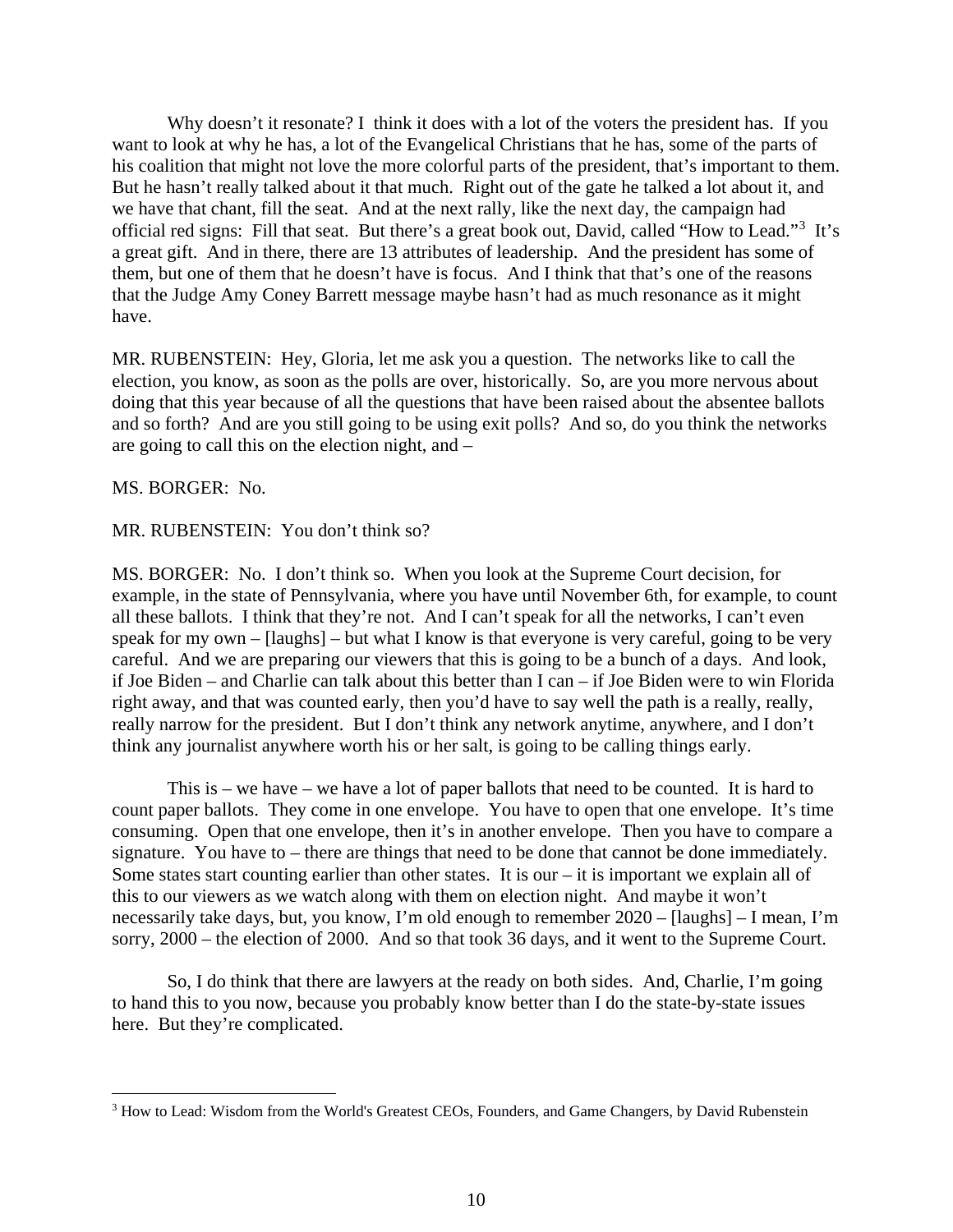MR. RUBENSTEIN: But you don't expect any gracious concession speech on election night, is that correct?

MS. BORGER: No. I don't. I could be wrong, but I don't.

MR. RUBENSTEIN: Charlie, let's go – go ahead, Charlie.

MR. COOK: Yeah. I was just going to say that if you look – you know, you think of the states from the most Republican – you know, Idaho to Massachusetts, and of course, Michigan, Wisconsin, Pennsylvania are the tipping point states in terms of partisanship. But since they are so slow, you know, you had – in 2016 Pennsylvania was called by the Associated Press at 1:35 in the morning, Wisconsin at 2:29, and Michigan was, what, a week or two later. I think that we're going to have – I think there will be signs that we can look for on election night that will give us some clues which way – which way this thing's headed.

I mean, if you just go by calls from 2016, 9:00 Eastern time Texas was called. I'm going to be watching that pretty closely. 9:36, Ohio was called. 10:50, Florida. 11:11 North Carolina. 11:33, Georgia. 12:02, Iowa. And at least for the Texas, Ohio, Florida, North Carolina, Georgia – if the president loses one single one of those, this – you can put your pajamas on. This is over, long before it gets to Michigan, Wisconsin, Pennsylvania, where he's pretty hopelessly behind now. So, I think we'll have a pretty good clue. It won't be a call, but I think we'll have a pretty good – you know, with 75-80 percent degree of confidence that we'll know who the next president's going to be.

MR. RUBENSTEIN: Charlie, you know the states as anybody, so let's go down a couple Senate races. Maine, who's going to win there?

MR. COOK: I think it's one of the three tipping point states, with North Carolina and Iowa. I would say – I'd say it will be Sara Gideon.

MR. RUBENSTEIN: And North Carolina. Has the recent scandal affected the Democratic candidate?

MR. COOK: Either none or very little. Cal Cunningham still has a three, four point lead. He was, like, five, six, seven. I think people vote red; they're voting blue. And they're – you know, this is a parliamentary election. So, I think a sex scandal – I never would have thought that I would say this – but it's had virtually – it's had very little impact on this race.

MR. RUBENSTEIN: Sex isn't what it used to be, in other words. What about South Carolina?

MR. COOK: That's a really tough one. That's so different from every other race because this has nothing to do with the state changing demographics, it has nothing to do with the president, it has nothing to do with partisanship. It's to do with whether Lindsey Graham – do voters in South Carolina trust him anymore? Do they trust anything he says anymore? And has he just become too much of a politician? And the transition from being – given that John McCain and President Trump were mortal enemies – the transition from being John McCain's best friend to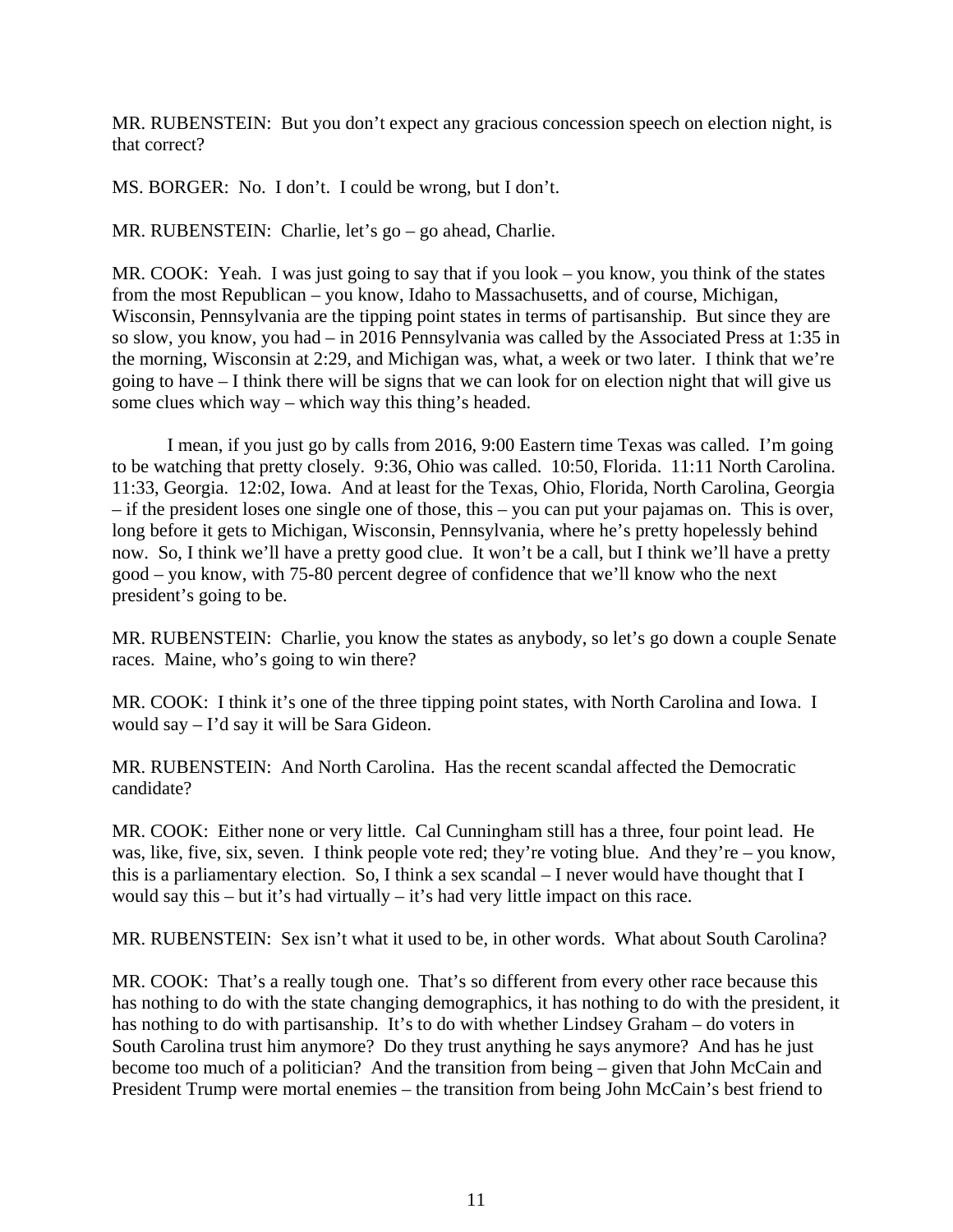the president's best friend in Congress, golfing buddy, in a shockingly short period of time has even Trump people in that state saying: Who are you, and can we trust you on anything? But I don't think I'd want – I don't know if I want to call that one or not.

MR. RUBENSTEIN: OK. What about – how about Iowa?

MR. COOK: Iowa? I think Joni Ernst is going to lose. I think Theresa Greenfield's going to –

MR. RUBENSTEIN: Colorado?

MR. COOK: That one's – yeah. Gardner – yeah, Hickenlooper wins.

MR. RUBENSTEIN: And Montana?

MR. COOK: Gosh. It's about even. I think – I guess I'd go with Steve Daines by a hair, but just barely.

MR. RUBENSTEIN: Arizona?

MR. COOK: That's pretty much over. It'll be Kelly.

MR. RUBENSTEIN: OK. And is there any – what do you think will be the biggest surprise race in any state or House race this year? Is there any surprise that you think will be the biggest surprise?

MR. COOK: Well, the one I worry about is Alaska, because you just never – that Senate race is – some polls are having it really, really close, some kind of. But things could be happening in Alaska, and we don't know. Nobody in the 48 – lower 48 understands Alaska. And it's just a hard – it's a hard state to poll. It's a hard state to read. I think if we were going to be shocked anywhere, it would be  $-$  it would be  $-$  it might be well in Alaska.

MR. RUBENSTEIN: Let me ask you about the polls for a moment. Now that I'm home in COVID period, I get lots of calls, people asking me to participate in polls. And I, of course, say I'm too busy, I don't want to do it. Who actually answers these phones and participates in these polls? And is it really a representative sample? I mean, who are these people?

MR. COOK: You know, it's funny, some people answer the phones when there's a strange phone number. Some don't. But what's been helpful so far is the political – the partisanship and the ideology of people that are picking up the phones don't seem to be much different from the ones that aren't. You know, my wife won't pick it up. I will. You know, there's just not a lot of patterns there. The thing is there's this misnomer that the polls were wrong in 2016.

I don't know, the Real Clear Politics average going into election day was Hillary Clinton at 47, Donald Trump at 46. I mean, I'm sorry, 47 and 44. And when all the votes were counted she was at 48 and he was at 46. That's pretty darn close, I think. I think people had conflated the popular vote and the Electoral College vote. And you had three states that were wrong.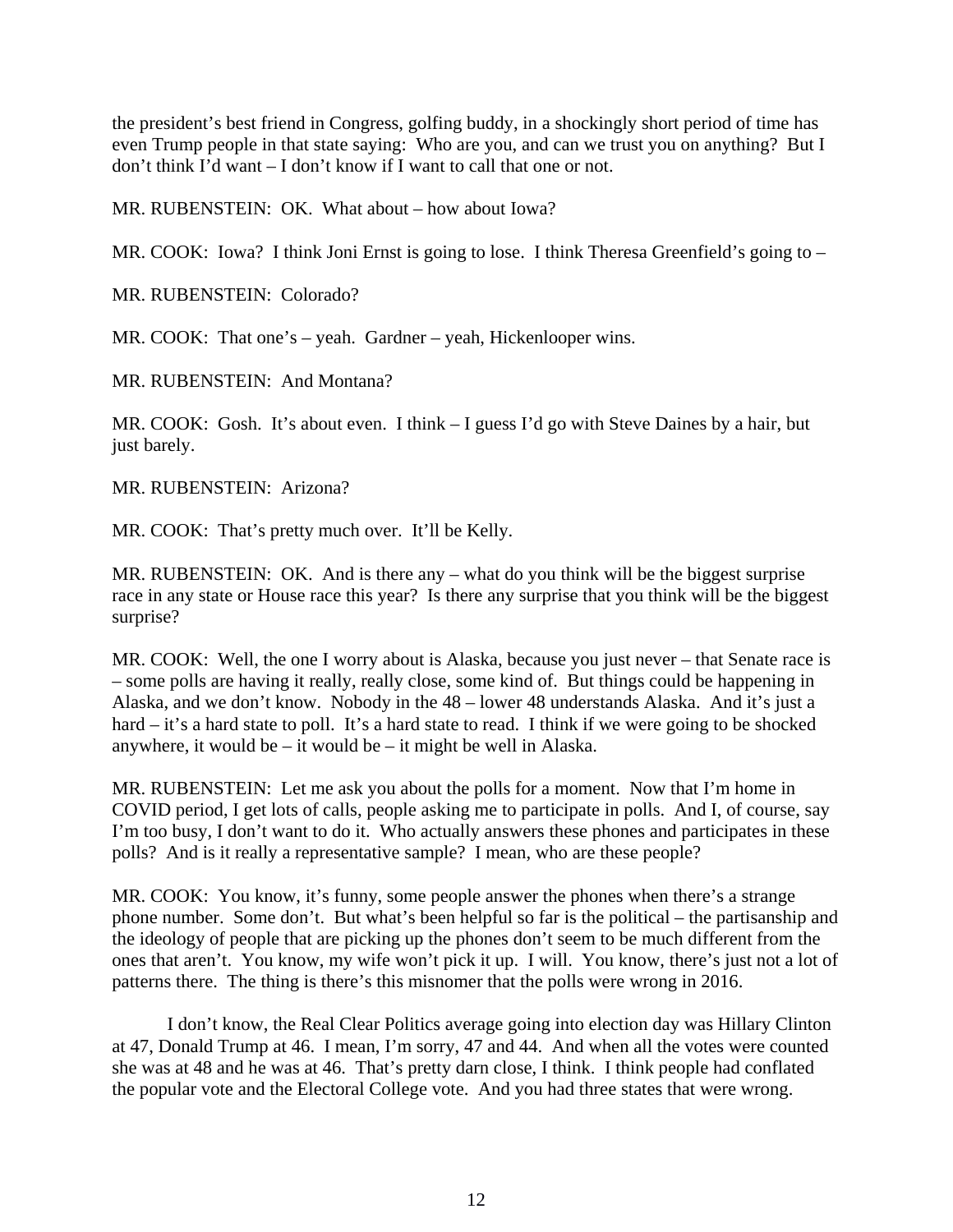Basically 47 states what pretty much we expected, and three states were wrong – Michigan, Wisconsin, Pennsylvania. And you know, some research was done, found that noncollege Whites were systemically under-sampled in these polls. College-educated Whites were over-sampled.

Now that most pollsters have started weighting within – by race, by educational attainment. And in 2018, the polls were pretty darn good. So, I'm not really worried about polling quality. They're not commodities. All polls aren't equal, and some are better than others. And there are eight or 10 that I pay very close attention to. And there are others that if they were lying face up in a parking lot I would pick it up only to put it in the trashcan. It's worthless.

MR. RUBENSTEIN: OK. Nikole, have you been to any of the events that President Trump has been doing? Airport rallies, or those kind of – some call them super spreader events. Have you been to any of them, and what are they like, to go to those?

MS. KILLION: I have been. And I can say, in the age of COVID, CBS News has made a decision that we actually don't go inside of the rallies. So, in most – unless – you know, obviously if there's a pool situation. But as far as unilaterally when we are covering them. So, it's been a little odd, because I can't cover it in the traditional sense of getting in with the crowd. But we do have a chance – I mean, I have had an opportunity to go to a number of the president's events, most recently in North Carolina, Nevada a couple of weeks back, you know, where I have been able to talk to people before the crowds get too large.

And, look, you know, his base is his base. You know, most of the people I talk to at those rallies are die-hard for Trump. They think that he is doing a good job. And even those that think that he may have made some missteps, you know, I think it's still a scenario where it's a, yes, but. Well, he tweets this but, you know, I like that he says what he has to say and he kind of puts his money where his mouth is. That kind of thing. So, I think from that standpoint, his crowds and his base have been very enthusiastic. And in contrast, I think that has been one of the harder things to gauge with supporters for Joe Biden.

You know, I was covering the Democratic primary at the beginning of the year, though Super Tuesday. Then, of course, when the pandemic hit everything stopped, and so we've had to do everything virtually. And so, while the campaign primarily from March to about late summer did the bulk of their events virtually, it's just been very hard to gauge voters there. And since he has resumed some of these in-person, socially distanced events, I haven't had as much of an opportunity to talk to voters at those events. But I have talked to a number of voters who do support the former vice president.

And really, I would talk most specifically about when I was in Nevada, which again I think is a state to watch. And certainly, many people there who once supported Trump are having some misgivings about that. One voter in particular, basing it strictly on his response with the coronavirus pandemic. This was a bartender who was laid off, and who feels like it was the president's fault. You know, this was at a time when the president came into the state, defied the state's guidelines on coronavirus. And that was upsetting to this particular voter.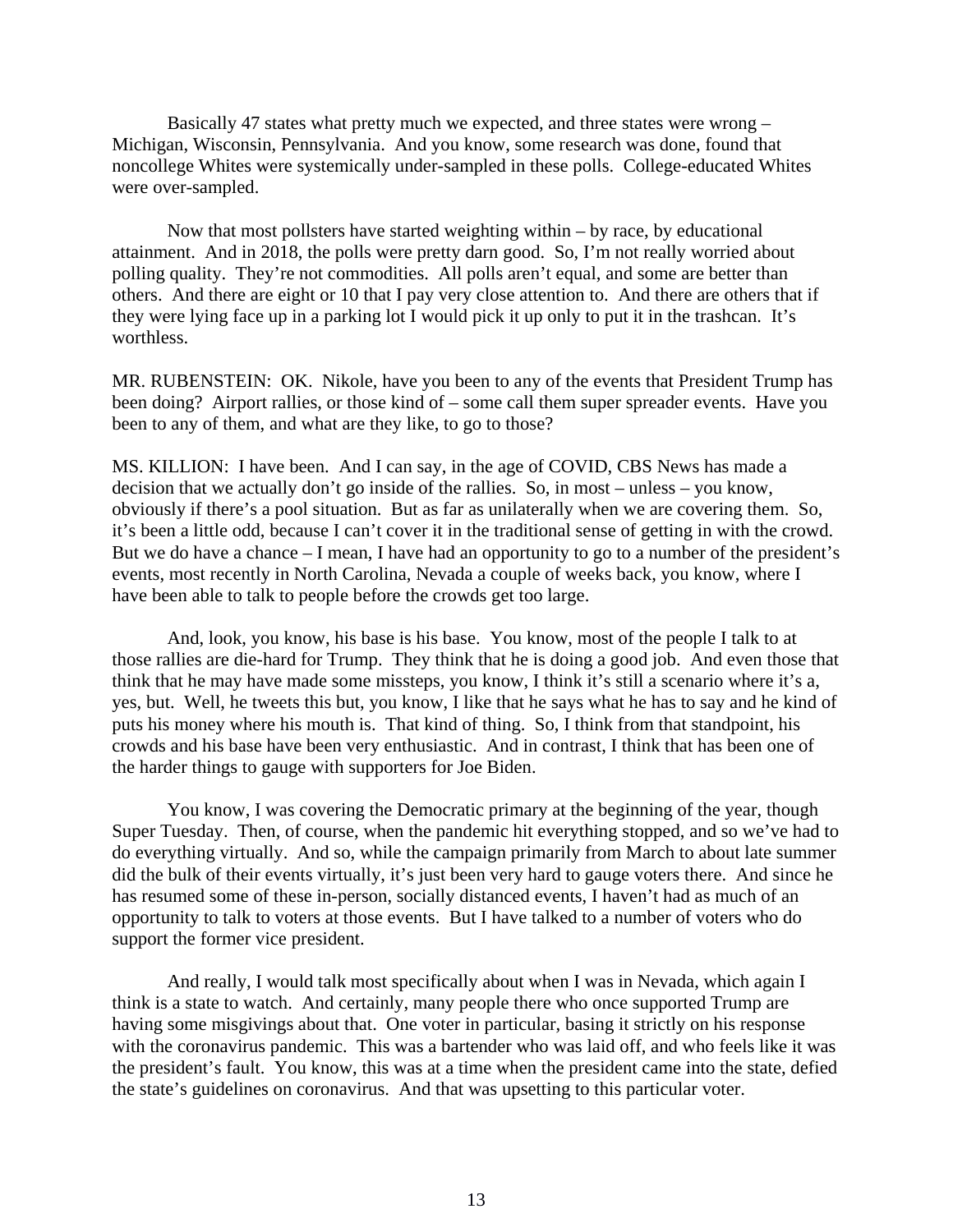So, I think, you know, there are some of those Trump voters from 2016 who may be turning on the president this cycle, as has been noted, you know, with some of the other analysis we've had in this discussion. But you know, I would say those are kind of some of my takeaways from covering the trail. And I would say, you know, as far as CBS News, our battleground tracker that's kind of backed up some of that data, you know, especially that coronavirus is still really one of the top issues of concern out there for voters, and that many of them are concerned about the president's handling of them. And that's kind of what we're seeing in a lot of these state-by-state polls. You know, so much of it has to do with his response, and why we are seeing the former vice president have an edge in many of these battleground states.

#### MR. RUBENSTEIN: All right.

MS. BORGER: You know, I think those voters that you're talking about are – and if you look at them in the polling  $-$  it's the  $-$  not what we say. The noncollege educated White voters which Trump is still ahead with, but by a smaller margin now. So, you can actually see that Biden has peeled away some of that support. Maybe that support is women. But you can see that whereas Trump had a huge double-digit lead over Hillary Clinton with those voters, now that has shrunk to a degree where Joe Biden, depending on what part of the country you're in. So, he is peeling away some of that support.

Some of those voters are saying, I made a mistake. Lots of those voters may be women. But there is this sense of buyer's remorse out there. We just don't know how large it is, or how it will impact the electoral landscape until people – we really start getting some –

MR. RUBENSTEIN: Yeah. If the 15th Amendment were repealed and the19th Amendment were repealed – the 15th gave former slaves the right to vote and 19th gave women the right to vote – Trump would be ahead, right? It's basically a White male vote.

MS. BORGER: [Laughs.] Well, women – let's just say the gender gap is a chasm right now. And he's not doing – he's not doing well with minority voters.

MR. RUBENSTEIN: Right. So, Mike, let me ask you a question. Let's suppose we don't know who the winner is on election night, and it goes into the courts like it did in 2000. There's a theory that it could go to the House of Representatives. Can you explain how Trump could win the election that way, because a majority of delegations are controlled by Republicans right now, 26 to 24. Could that theoretically get Trump elected that way?

MR. ALLEN: It could, if you stipulate to a lot of intervening steps. And the mechanics of it are if it really remains a tie, if it really remains a jump ball, ultimately it's decided by the House where the state delegations choose one by one. And you're right. With the math from that, there turns out to be more Republicans than Democrats. If you look at what's going to happen in the shorter term, some sort of more likely post-election scenarios – we did a segment on Axios on HBO about the red mirage.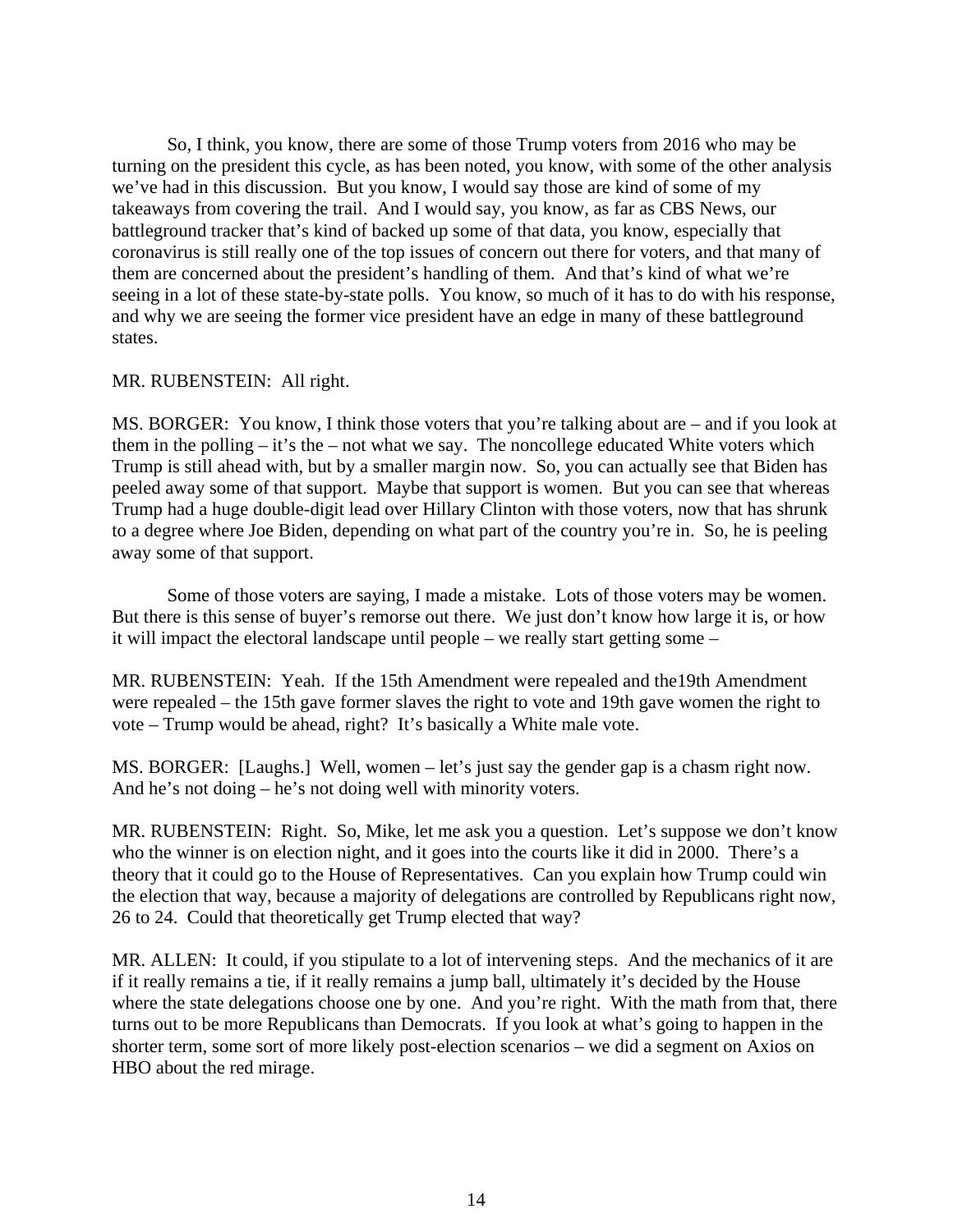And the red mirage is that if you look at both public opinion polling and modeling based on past elections, you find that Democrats much more likely to vote by mail – 70/30, 60/40, or something like that. Republicans much more likely to vote in person – the exact flip. Further, Axios polling showed the more you hate Trump, the more likely you are to vote by mail. So, when you look at Michigan, Pennsylvania, some of these states that take a while to report, that means that on election night, as we're looking at Gloria's magic wall, the country may look a lot redder than it does ultimately.

Now, an asterisk to that is that Florida reports quickly. And as Charlie pointed out, without Florida you can put on your pajamas if you're a Republican. But that the red mirage comes from the fact that that map and election night the next day may look a lot redder than it turns out. But here's an underappreciated part of the red mirage. And that's when you vote by mail it's a lot easier to mess up your ballot than it is in person. In person they catch a lot of the mistakes. You vote by mail, like, if you don't get a witness correctly – in Pennsylvania we learned the great term "the naked ballots," which unfortunately turn out to be less exciting than they sound. A naked ballot means you forgot to include the internal envelope, almost like a wedding invitation. It needs that.

So, a certain percentage of those are going to be thrown out. And based on that polling, the more likely you are to vote Biden, the more likely you are to vote by mail, the more likely it is to be thrown out. So that is a little bit of an asterisk. USA Today estimated a million ballots could be thrown out that way.

MR. RUBENSTEIN: Mike, let me ask you, people are waiting 11 hours to vote, standing in line 11 hours. Are they Trump voters or are they Biden voters?

MR. ALLEN: I don't think we know. And somebody else – one of my colleagues here may disagree with this. Like, definitely we've seen a lot of both early – and we're seeing the intensity in all kinds of ways, not just the number that are voting early, the fact that they're waiting. So much signs of intensity on both sides. But, David, I have to make one point about this. We talked about some of the gifts that the president was missing. Something that he has that's underappreciated – and all of us turn out to be wrong, if the asterisk at I gave at the beginning turns out to be controlling, if it turns out that the president wins a second upset and you bring us all back and you say explain why – the number-one thing that I would point to is the intensity, the excitement of his voters that you see in those rallies that Nikole was talking about.

You go out there and you see, like, Trump boats, the boat capades, the flotillas, the Trump golf cart parades, and the Trump car rallies. I went into – for my newsletter, Axios AM, I went into Getty Images to get a picture of a Trump flag. And there were all these people wearing Trump flags. And, David, you all know, there was nobody wearing Jimmy Carter flags, or Obama flags, or George W. Bush flags. So, the people that he has have a consistency and an intensity that any politician would envy.

MR. RUBENSTEIN: OK. Gloria, let me ask you, if Trump were to lose, do you expect that he would ever invite Biden to the White House for the traditional meeting afterwards? And do you expect that there would ever be any kind shaking of hands or anything between them still?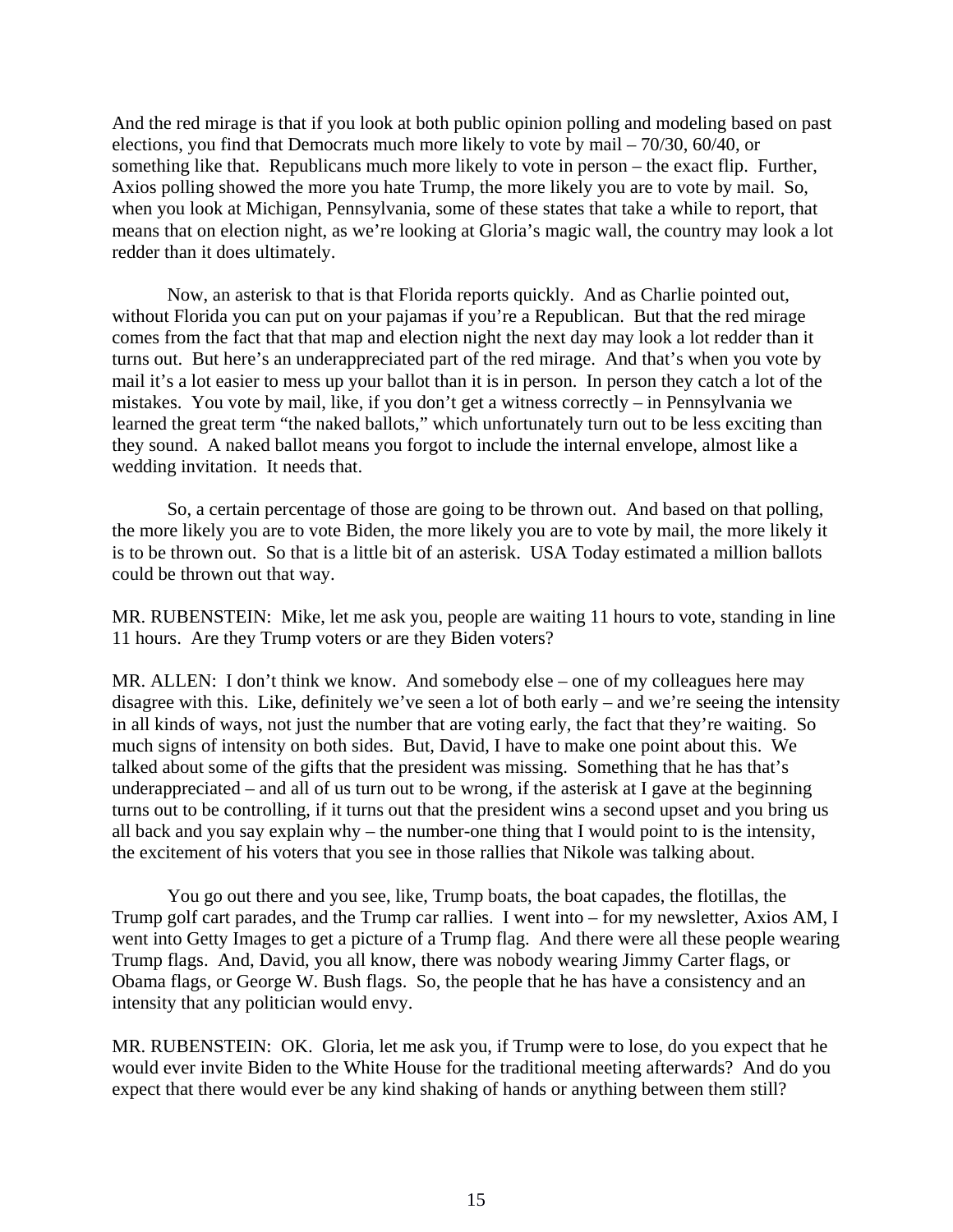MS. BORGER: I cannot predict anything that Donald Trump would or would not do. I know that he did not unveil the Obama portrait in the White House. So, it's hard for me – the word magnanimous and Donald Trump normally don't sort of go together. I just can't – I just can't predict. There is a – there is a weird part of me that thinks that sometimes if you listen to Donald Trump – and Nikole can probably talk about this better than I can – he says things like: I don't need this job. You know, I had a happy life before this. And how he's going out there and doing the exact opposite of what all of his advisors are telling him to do. So, I'm wondering if in the back of his head he's kind of trying to figure out a way to move beyond this. I don't know. I mean, I have absolutely no idea, and I have no degree in psychology, nor do I want one.

So, I think that how gracious he would be to Joe Biden, you know, obviously the kneejerk reaction is, yeah, he wouldn't be gracious at all. But he's also an entertainer, and he kind of understands that. So, I really – you know, I don't know the answer to that. I do know that the –

MS. KILLION: I would add, you know, they did have a conversation a couple of months back. I feel like it was not too long after the former vice president became the Democratic nominee, or sometime thereafter. And both were actually quite complimentary of the discussion that they had, although now, you know, they've gone to their separate corners. You know, the other thing that I would just point out too is I think both candidates have given thought to the prospect of both winning and losing.

And I think we've heard that. We've heard from the former vice president. He said that he would go back to teaching and, you know, maybe being a professor and, you know, working on issues of civility. And you know, if you listen closely enough to the president he too has made comments. I mean, most recently kind of in a joking matter. Like, how could I lose? What would happen? You know, maybe I'd have to leave the country. [Laughs.] But on a more serious level, you know, he has made some remarks over time about the prospects of that, and kind of going back to that former life that he had. So, I think both candidates, despite what they may say publicly and try to portray, I think both have given some real thoughts to it too.

MR. RUBENSTEIN: All right. Charlie, you didn't mention the House. Is the House going to go more Democratic than before? And will there be a majority of Democratic delegations in case it goes to the House?

MR. COOK: Well, in the House we – if you count it up – you do the sort of micropolitical race by race, all 435, you come up with – David Wasserman, our House editor, estimates about – a Republican loss of about 10 seats. Which isn't much, except that when it's on top of 40, last – you know, 40 in 2018, that actually is a whole lot. So, say, five seats give or take that. But if you take more the macro, and you kind of look down at it and sort of factor in environmental, I actually think it's going to go north of that. And I've had a Republican say that if they could get out of this with a 10-seat loss it would be a miracle. So, this kind of year the macro kind of works better. In normal years, it's the race-by-race count. So, I think it's going to be – they'll be losing more than 10 seats.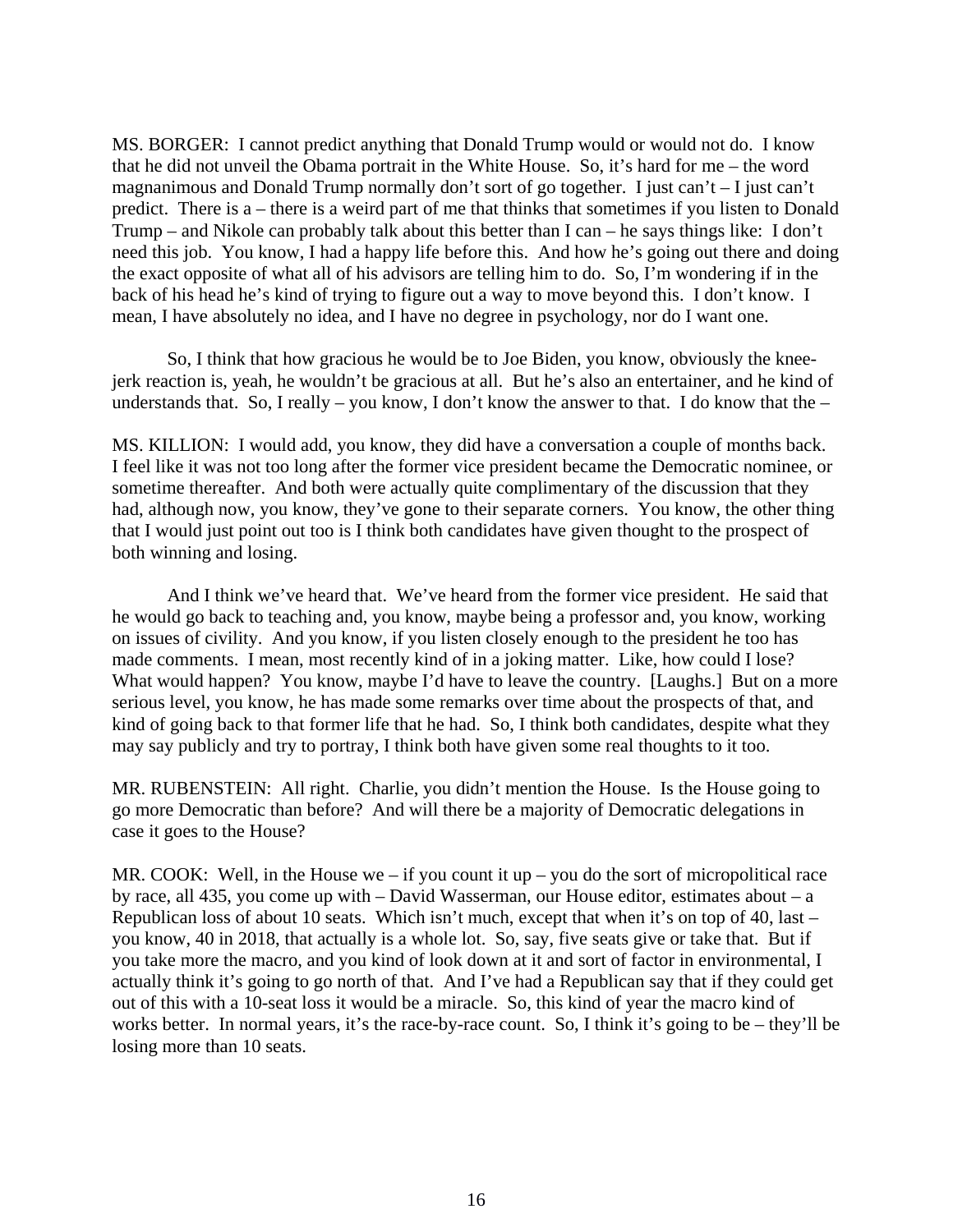MR. RUBENSTEIN: OK. We're pretty much out of time, so let me just ask you a final question. What do you think the final electoral vote will be? So, you need 270 votes to win. So, let's just go down. Charlie, let's go with you. How many do you think – you think Biden will win. How many votes do you think he will get?

MR. COOK: I think Biden will be closer to 400 than to 300 electoral votes.

MR. RUBENSTEIN: Wow. Mike?

MR. ALLEN: I never disagree with Charlie Cook on electoral votes.

MR. RUBENSTEIN: All right. Gloria?

MS. BORGER: Not going to bite. I have absolutely – I have absolutely no idea. And I'm not going to bite on that one, David. Sorry, I can't.

MR. RUBENSTEIN: OK. Nikole, any biting on that?

MS. KILLION: I'd probably say the same too, since I'll be covering election night. What I can say, I believe our battleground tracker has the latest numbers at, like, 279 – I'm trying to look it up – 279 for Biden, 163 for Trump. So that's currently what CBS News is predicting on our battleground tracker. But, again, still hard to predict at this stage.

MR. RUBENSTEIN: OK. Well, let me just thank all of you – Mike, Gloria, Charlie, and Nikole, for a very interesting conversation. I will figure out in a couple weeks whether you're right or not. And we hope everybody fills out their ballots relating to this poll, and we'll see whether anybody is smarter than our panelists about what's likely to happen. But thank you all for participating. And I'd like to thank everybody who is our sponsors. And again, this will be on our website in a few moments. So, thank you all. Good day.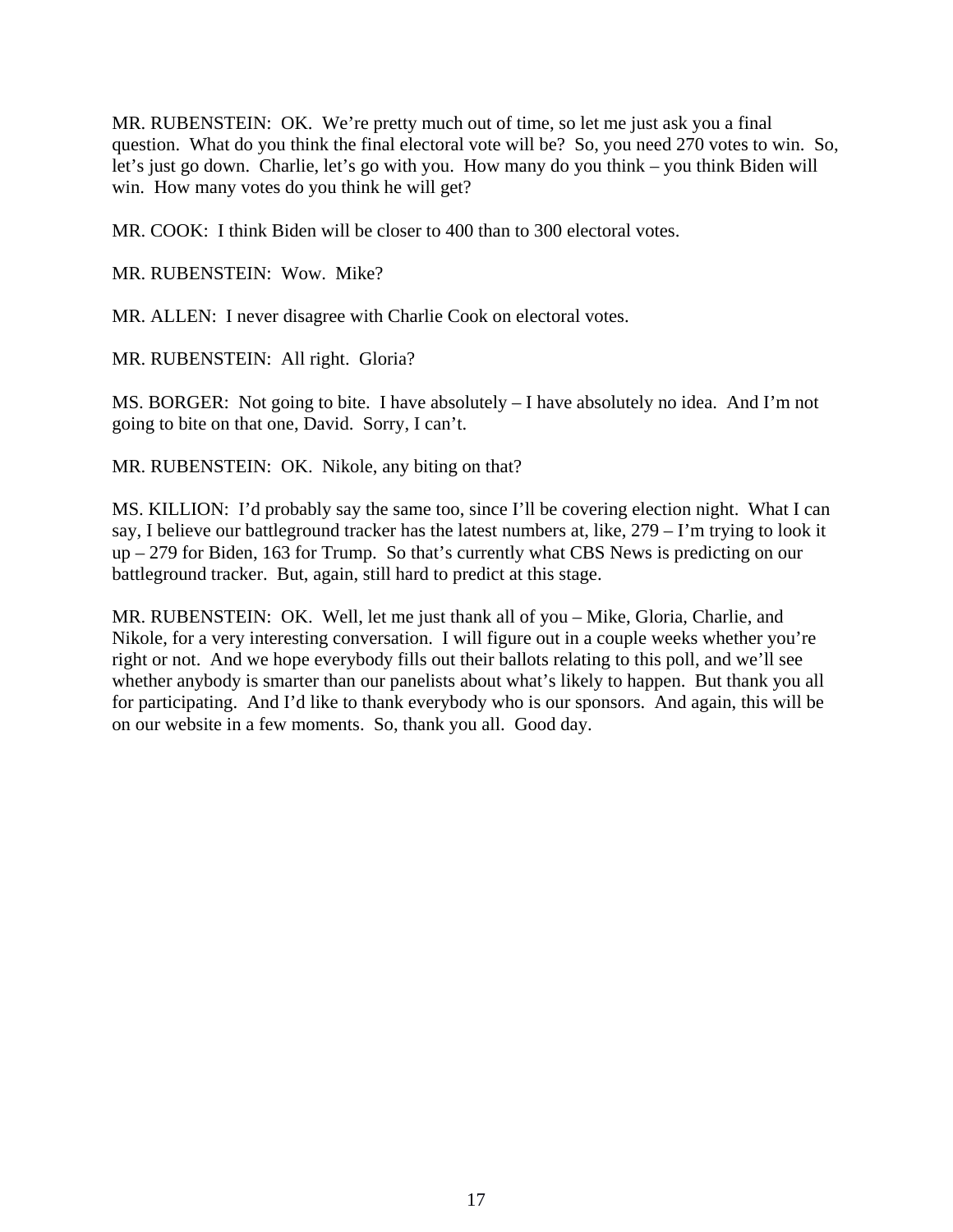

### **Mike Allen Founder and Executive Editor, Axios Media**

Mike Allen is a founder and executive editor of Axios Media. He is the author of the daily Axios AM and Axios PM newsletters.

Prior to Axios, Allen was the chief White House correspondent for *Politico* and *Time* magazine. He was also a reporter for *The Washington Post*, *The New York Times*, *Richmond Times-Dispatch*, and the *Free Lance-Star* in Fredericksburg, Va.

Allen grew up in Orange County, Calif., and has a B.A. from Washington and Lee University.

*Axios,<https://www.axios.com/authors/mikeallen/> Wikipedia, [https://en.wikipedia.org/wiki/Michael\\_Allen\\_\(journalist\)](https://en.wikipedia.org/wiki/Michael_Allen_(journalist))*



# **Gloria Borger Chief Political Analyst, CNN**

Gloria Borger is CNN's chief political analyst, appearing regularly on The Situation Room with Wolf Blitzer and Anderson Cooper's AC360 and across the network's primetime programs. Borger plays an instrumental role in the network's daily coverage while reporting on a variety of political and breaking news stories, including midterm and presidential elections, major Supreme Court rulings, Congressional investigations, and more. Borger regularly conducts in-depth profile pieces on key players in policy and politics, including Supreme Court Chief Justice John Roberts, House Intelligence Committee Chairman Adam Schiff, and those involved in the Mueller investigation:

Bob Mueller, Michael Cohen, Rod Rosenstein, and Bill Barr.

In September of 2016, Borger reported the documentaries; All Business: The Essential Donald Trump and Almost President: The Agony of Defeat. In the two-hour long documentary about the life of Donald Trump, Borger went beyond the campaign trail to report in-depth on his journey from childhood to his early years in Manhattan and Atlantic City, to primetime fame, to becoming the Republican nominee for President.

The hour-long documentary Almost President: The Agony of Defeat profiles former presidential nominees and how they lived through the greatest public failure in American life, losing the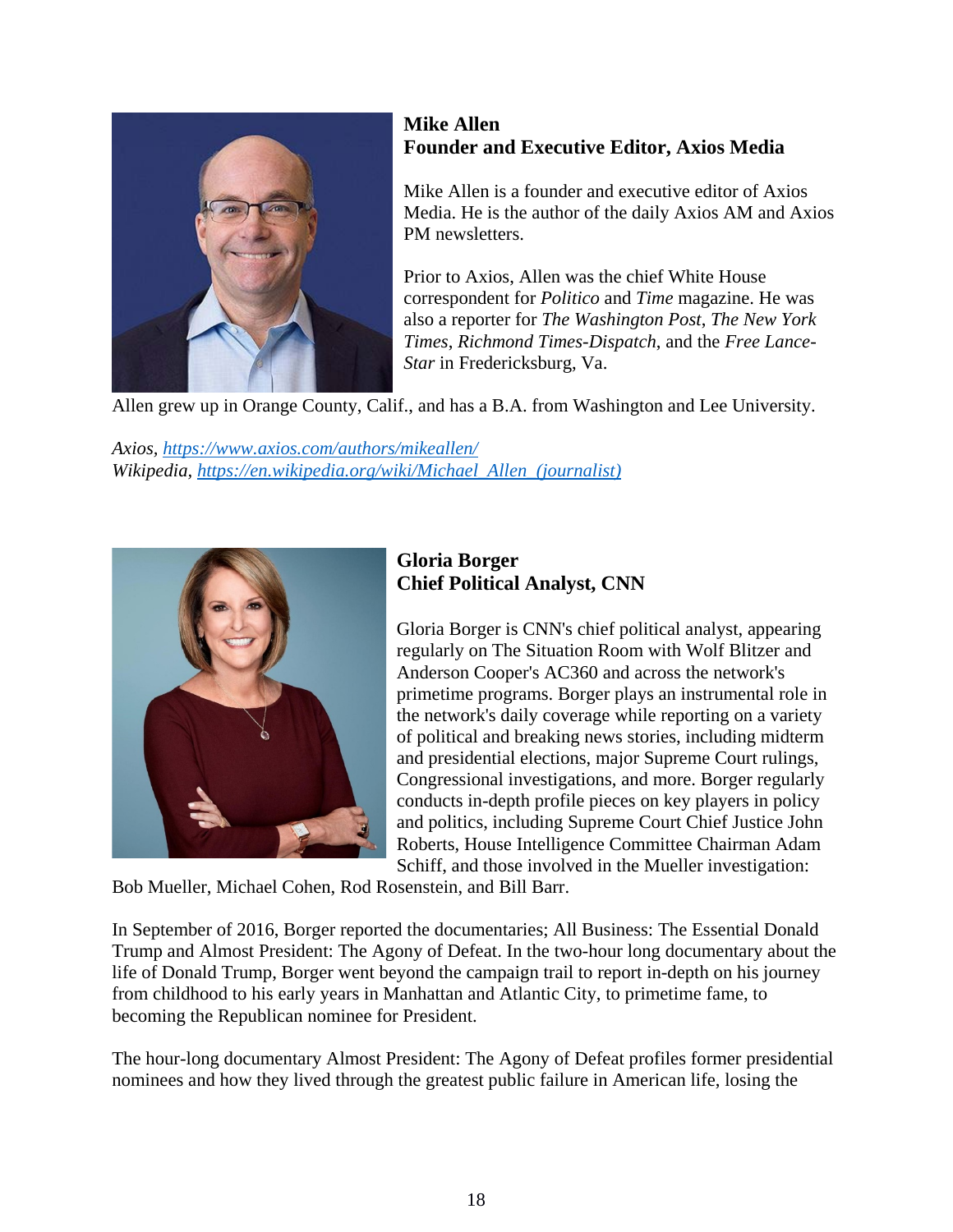American presidency. Borger interviewed Mitt Romney, John McCain, Michael Dukakis, and Walter Mondale who all described what it's like to live through this process and fail.

In October of 2015, Borger reported the hour-long documentary Bush v. Gore, the definitive story of the recount during the election of 2000 with exclusive insider stories from both sides.

In 2012, Borger reported CNN's 90-minute documentary on the life and career of Mitt Romney—his journey in politics and devotion to his Mormon faith. During this project, she traveled to France to report on Romney's missionary life and she conducted several in-depth interviews with Mitt Romney as well as his family. After the 2012 election, Borger conducted the first extended post-election interview with Romney and his wife Ann as they candidly discussed the campaign.

Borger also profiled House Budget Chairman Rep. Paul Ryan (R-WI) in 2012, before he became the GOP Vice Presidential nominee for Mitt Romney. Borger also interviewed Joe Biden exclusively prior to the second inauguration of President Obama.

Borger received an Emmy nomination for her 2010 special for CNN, The Odd Couple, in which she interviewed powerhouse Washington attorneys David Boies and Ted Olson. The two partisan political opposites teamed up in an unlikely legal alliance in support of same-sex marriage against California's Proposition 8. Borger revisited the topic again in 2013 when their case in support of same-sex marriage was argued before the U.S. Supreme Court. The result was a 30 minute CNN special, Marriage Warriors: Showdown at the Supreme Court, which earned a first place 2014 National Headliner Award and the 2014 American Gavel Award from the American Judges Association.

In addition, Borger is the correspondent for an acclaimed series of in-depth specials, Gloria Borger Reports. As part of that series, Borger interviewed Vice President Joe Biden exclusively the day before the 2014 midterm elections, as well as a news-making interview with former Defense Secretary Leon Panetta, an in-depth report on presidential dynasties and wide-ranging profiles on political stars and characters as diverse as progressive Sen. Elizabeth Warren (D-MA) to the legendary former Louisiana Governor, Edwin Edwards. The pieces run across all CNN platforms, and add value to the network's daily coverage.

Borger has been a prominent part of all recent CNN election coverage, and was pivotal to CNN's Emmy award-winning election night coverage in 2012. She also played a key role in the network's political coverage for the 2010 midterm elections, as well as the historic America Votes 2008 coverage, which earned CNN a Peabody Award.

Before joining CNN in September 2007, Borger was CBS News' national political correspondent and a contributor to CBS's Face the Nation, 60 Minutes II and the network's special events coverage. From 2002 to 2004, she was the co-anchor of CNBC's Capital Report. Borger began her professional career as a reporter at The Washington Star where she covered politics and coauthored a daily serial, eventually published as a book, Federal Triangle, a parody of political life in Washington. Borger was a political columnist for U.S. News & World Report and chief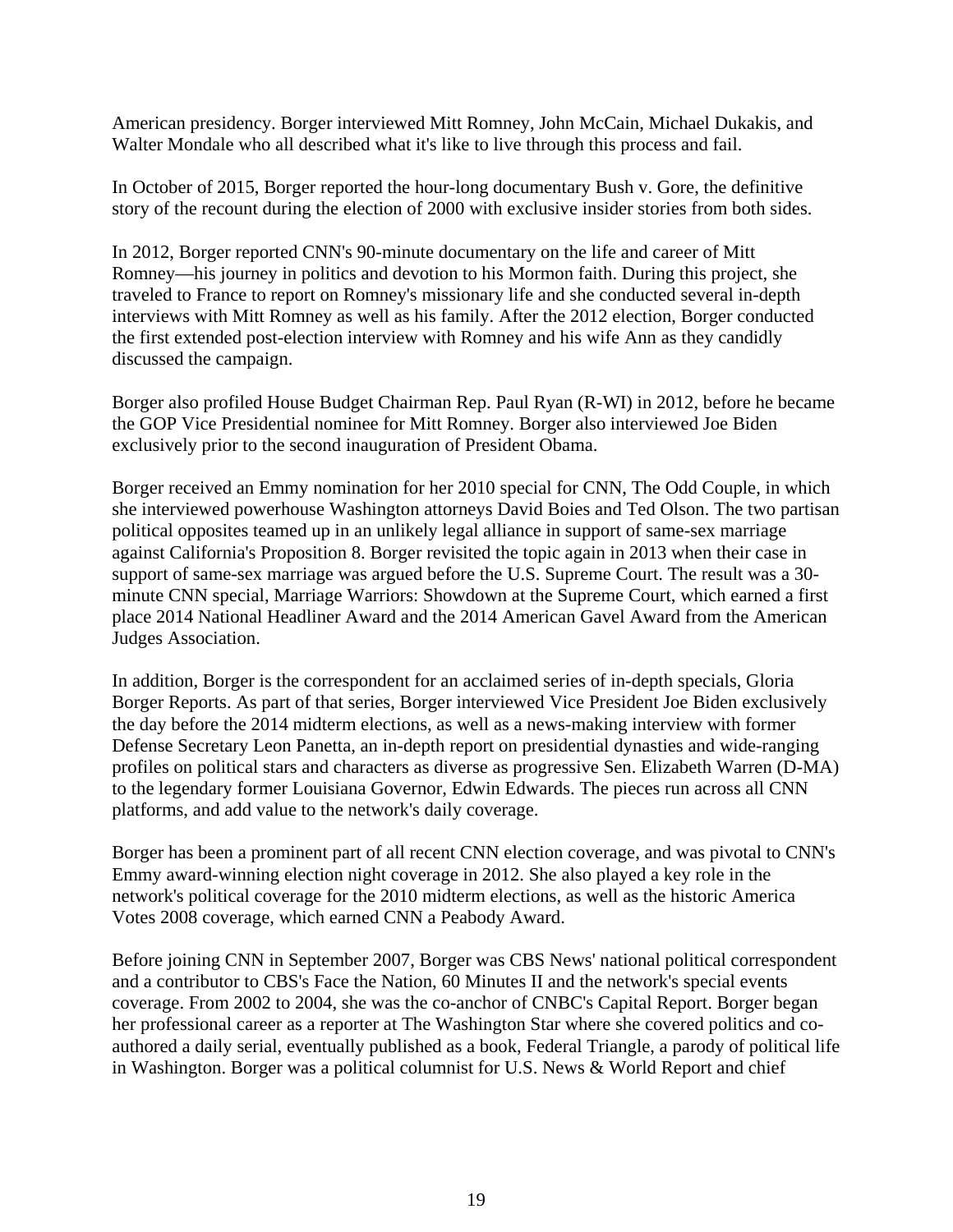congressional correspondent for Newsweek. Early in her career, Borger was awarded the Watson Traveling Fellowship to study the British press.

Borger graduated from Colgate University in Hamilton, N.Y., where she has served on the board of trustees.

*CNN, [www.cnn.com/profiles/gloria-borger](http://www.cnn.com/profiles/gloria-borger)*



political community."

# **Charlie Cook Editor and Publisher, The Cook Political Report Political Analyst, NBC News and National Journal Group**

Charlie Cook is the Editor and Publisher of *The Cook Political Report*, and a political analyst for the National Journal Group. Charlie is also a political analyst for NBC News.

In 1984, Charlie founded the independent, non-partisan *Cook Political Report.* Now, with a staff of six, it is a publication that the *New York Times* once said was "a newsletter that both parties regard as authoritative" while *CBS* News' Bob Schieffer called it "the bible of the

Al Hunt in the Wall Street Journal has referred to Cook as "the Picasso of election analysis."

The late David Broder of *The Washington Post*, long considered "the Dean of the Washington press corps", once wrote that Charlie Cook is "perhaps the best non-partisan tracker of Congressional races."

Charlie has appeared on the *ABC World News Tonight*, the *CBS* Evening News, the *NBC* Nightly News, and on *ABC*'s This Week. Since the 1990's, he has also appeared on *NBC*'s Meet the Press over a dozen times. Over the years, Charlie has served as an Election Night analyst for CBS, CNN, and, since 1996, on the *NBC* News Election Night Decision Desk in New York.

In 2010, Charlie was the co-recipient of the American Political Science Association's prestigious Carey McWilliams award to honor "a major journalistic contribution to our understanding of politics." In 2013, Charlie served as a Resident Fellow at the Institute of Politics at Harvard's Kennedy School of Government.

*Cook Political Report, [cookpolitical.com/about/staff/charles-e-cook-jr](https://cookpolitical.com/about/staff/charles-e-cook-jr)*